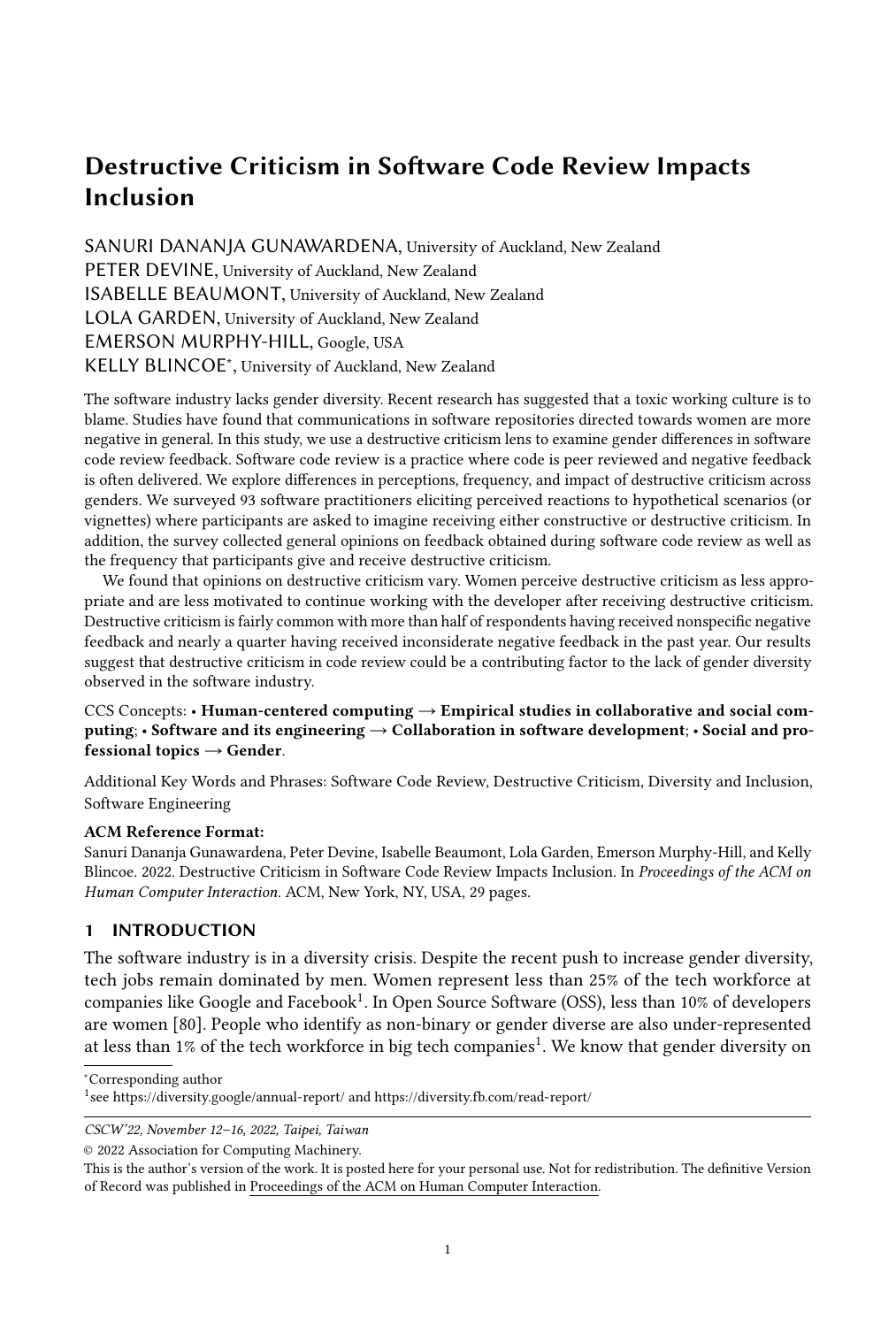software teams brings many benefits (e.g. improved productivity [\[80\]](#page-28-1), financial performance [\[9\]](#page-25-0), innovation [\[57\]](#page-27-0), problem solving [\[14\]](#page-25-1), and user experience [\[20\]](#page-26-0)). It is, therefore, critical to improve gender diversity in tech. Yet, there are reports of a culture problem in the software industry that hampers diversity and inclusion [\[26\]](#page-26-1). Analysis of data from StackOverflow's Developer survey found that women, non-binary, and transgender software developers are less confident in their development skills compared to men, possibly due to stereotypes and unconscious bias [\[70\]](#page-28-2). Recent studies of OSS projects have found evidence of gender biases and discrimination (e.g. [\[50,](#page-27-1) [55,](#page-27-2) [75\]](#page-28-3)). There are also reports that a similar discriminatory, toxic culture exists in software companies like Apple [\[51\]](#page-27-3) and Facebook [\[4\]](#page-25-2). Studies have also found that both sexual harassment and gender discrimination are reported in the software industry at alarming rates [\[29,](#page-26-2) [84\]](#page-28-4). While some developers have spoken out against this culture, a better understanding is needed of the impact of specific negative behaviours that contribute to this culture to enable interventions that can lead to a more positive culture and increased diversity and inclusion in the software industry.

One attributing factor could be "destructive criticism", which is defined as negative feedback that is both nonspecific and inconsiderate [\[10\]](#page-25-3). Here, inconsiderate is defined as negative feedback that is delivered in a harsh or sarcastic tone, includes threats, or attributes poor task performance to flaws of the individual [\[10\]](#page-25-3). Research in other domains found that destructive criticism often provokes negative reactions in the recipient, such as reduced productivity and motivation [\[10\]](#page-25-3). Studies have also found that the impact of destructive criticism can be higher for women for some types of tasks [\[10\]](#page-25-3). If this is true for destructive criticism for software tasks, it could have important implications for diversity and inclusion in the software industry.

One particular software task where destructive criticism might occur is in code review, where software code contributions are examined by other members of the team. Code review is a common practice on software teams, and it has long been used to improve software quality [\[39\]](#page-26-3). Code review also brings many other benefits including improving knowledge sharing in teams and providing learning opportunities [\[7,](#page-25-4) [17,](#page-25-5) [64\]](#page-27-4). Bosu et al. recently found that code review also impacts impression formation between developers, including perceptions of trust, reliability, and expertise [\[17\]](#page-25-5). Developers have reported that friendships can even be developed through the informal discussions that occur through code review [\[16\]](#page-25-6). Thus, code review is important not just for its technical benefits, but also to foster community building and to provide a sense of belonging in software teams.

Developers report that code review can also create toxic, unsupportive environments (e.g. [\[3,](#page-25-7) [65\]](#page-27-5)). Anecdotal evidence points to the existence of destructive criticism in code review in the form of judgmental questions, sarcasm, or comments that contain only negative emojis [\[65\]](#page-27-5). However, no studies have examined the impact of destructive criticism during software code review.

In this study, we examine the perceived impact of destructive criticism in software code review through an online questionnaire. Scenario-based questions, or vignettes, are used where participants are presented with a scenario where they receive code review comments containing either constructive or destructive criticism. We investigate the impact destructive criticism has on the participants' mood, willingness to continue working, and written responses to the criticism. We also explore participants' perceptions of the helpfulness, validity, and appropriateness of destructive criticism. We examine the differences in reported impact and perceptions across genders and other reported demographics (e.g., years of experience, self-reported competency, self-efficacy). Our study was guided by the following research questions:

RQ1 What are the perceptions of destructive criticism (compared to constructive criticism) and are there differences across genders or other demographics?

RQ2 How often do respondents report giving and receiving destructive criticism and are there differences across genders or other demographics?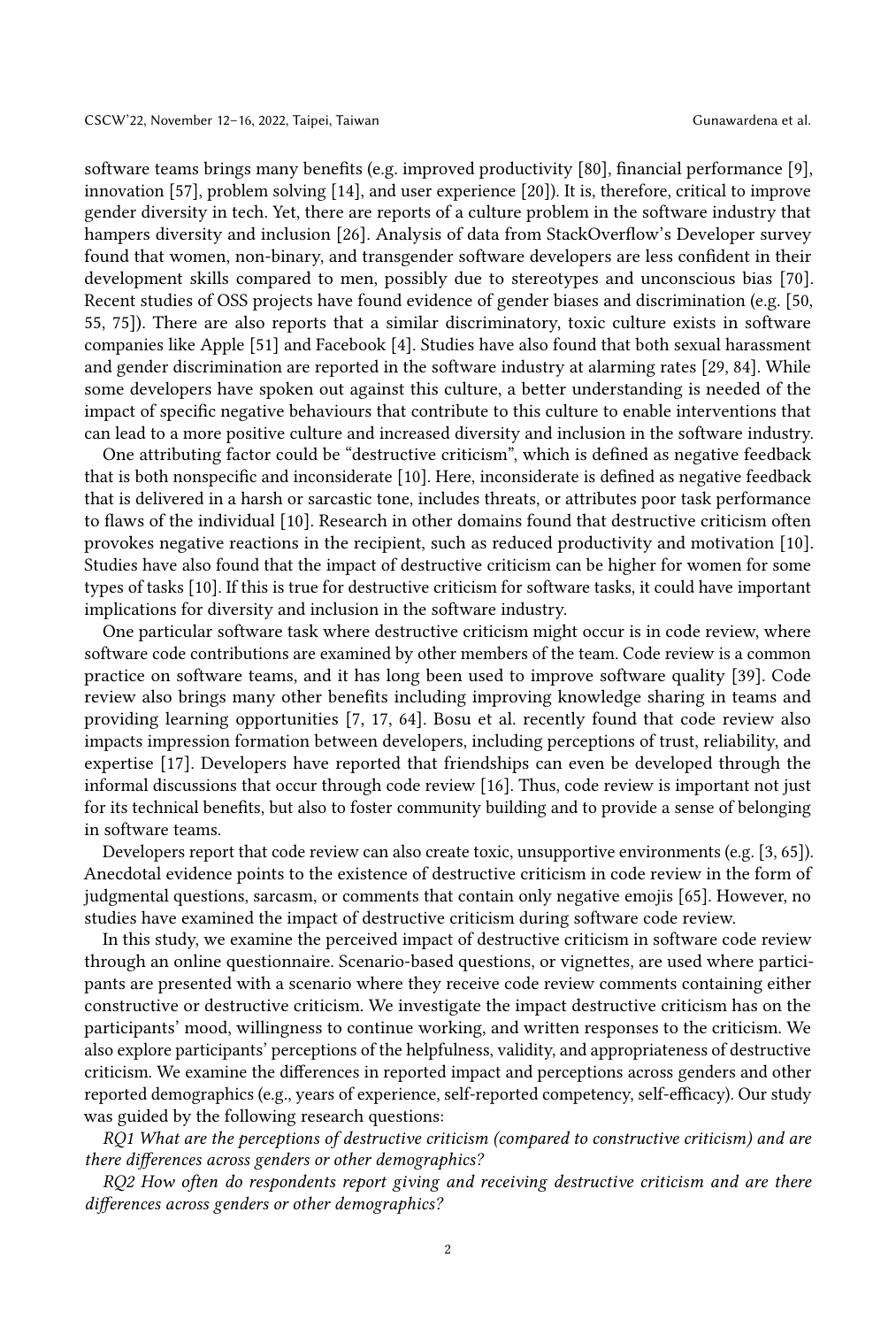### RQ3 What is the impact of destructive criticism (compared to constructive criticism) and are there differences across genders or other demographics?

The results suggest that destructive criticism is common in software code review, with more than half of respondents reporting they have received nonspecific negative feedback and nearly a quarter reporting that they have received inconsiderate negative feedback in the past year. When writing code review comments, most respondents believed that improving code quality is equally as important as considering how the code author will react to the negative feedback. However, nearly a quarter of respondents believe that improving code quality is more important. The open-ended responses illustrated these conflicting views, with some participants noting that harsh feedback is sometimes necessary and easier to parse, while others explained that inconsiderate feedback is never acceptable. When receiving code review comments, many respondents believe it is acceptable to receive inconsiderate feedback if code quality will be improved. However, we found significant gender differences in these results with women being significantly less likely to approve of receiving inconsiderate code reviews, regardless of code quality benefits. Women also reported being less motivated to continue working with the developer after receiving destructive criticism. Non-binary participants also found destructive criticism less appropriate and less helpful in improving code quality (note that our sample size of non-binary participants was very small ( $n = 3$ ), and we do not know if these responses are representative). Thus, our results show that destructive criticism could contribute to the lack of gender diversity on software teams.

The remainder of this paper is organized as follows: Related work is described in Section [2.](#page-2-0) The methodology and results are presented in Sections [3](#page-5-0) and [4.](#page-11-0) In Section [5,](#page-20-0) we further discuss the implications of the results, future research directions, and threats to validity of our study. Finally, we offer a brief conclusion in Section [6.](#page-24-0)

# <span id="page-2-0"></span>2 RELATED WORK

In this section, we first discuss the literature on negative performance feedback and destructive criticism from other domains, then we discuss related literature in the field of software engineering.

#### <span id="page-2-1"></span>2.1 Negative Performance Feedback and Criticism at Work

Feedback on task performance has been studied in many domains. While the intention of negative task performance feedback is often to improve future task performance, it has been found to be associated with many adverse effects. Negative performance feedback is related with lower self-efficacy and inferior future task performance [\[49\]](#page-27-6). It has also been found to be associated with higher turnover intentions [\[13\]](#page-25-8) and negative emotions in the recipient [\[53,](#page-27-7) [54,](#page-27-8) [59\]](#page-27-9). However, code review feedback, which is the subject of this study, often must deliver negative task performance feedback by the very nature of the process. Thus, this literature indicates that code review comments have the potential to cause negative reactions in the recipients.

There are different manners in which negative task performance feedback, and negative feedback in general, can be conveyed. One differentiation is whether the feedback is constructive or destructive. Studies of destructive criticism originate in the field of applied psychology. Baron defined destructive criticism as both inconsiderate and nonspecific [\[10\]](#page-25-3). Conversely, he defined constructive criticism as negative feedback that was still considerate and provided specific improvement suggestions. Destructive feedback has been found to have detrimental effects on factors such as mood, productivity, and motivation [\[10,](#page-25-3) [13\]](#page-25-8). Other forms of harsh criticism at work, like insults or bullying from a supervisor, have been found to have similar adverse impacts including higher turnover intentions, reduced self-efficacy, and reduced work performance [\[34,](#page-26-4) [36\]](#page-26-5). In this study, we use the destructive criticism lens.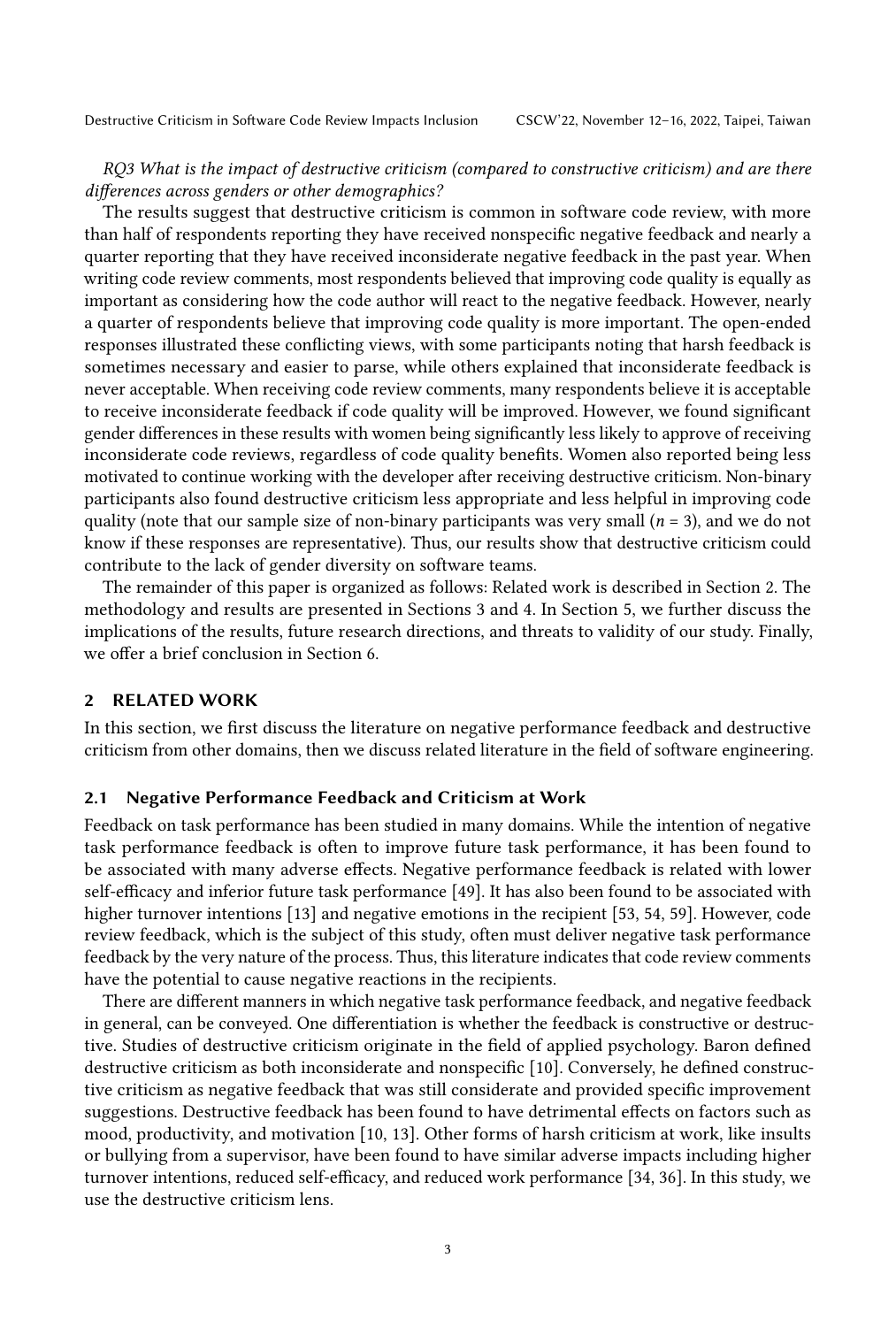It is currently unknown how common destructive criticism occurs in software code review. Anecdotal evidence suggests that both nonspecific and inconsiderate code review comments exist (e.g. [\[3,](#page-25-7) [65\]](#page-27-5)), but there have not been comprehensive studies to show how common they are. It is important to understand how often destructive criticism occurs in software code review given the adverse impacts that are associated with this type of criticism in other domains.

#### 2.2 Gender Differences in Destructive Criticism

Some studies on destructive criticism have also considered gender as a confounding variable in their analysis and reported on gender differences [\[2,](#page-25-9) [10,](#page-25-3) [62\]](#page-27-10). Baron found gender differences in task performance after destructive criticism for clerical tasks that involved finding prices of items in a book [\[10\]](#page-25-3). Baron found that women were more strongly impacted by destructive criticism in that task. However, in the same study, there were no significant gender differences in a proofreading task, which involved identifying spelling and grammar errors in text. Similarly, Raver et al. did not find any gender differences in response to destructive criticism in either of the tasks in their study, which involved giving a presentation and a writing task where participants created sentences from a set of words [\[62\]](#page-27-10). In a study that did not involve work-related tasks, but examined destructive criticism from relatives, Allred and Chambless found that women were more upset by this criticism than men [\[2\]](#page-25-9). Thus, the gender differences identified in these studies have varied, with differences being identified for only a subset of the tasks in the studies. This could indicate that the type of task is a factor in whether the impact of destructive criticism will vary with gender.

No studies have investigated the impact of destructive criticism specifically in a software engineering setting. Given the lack of diversity in software engineering, it is important to understand both how common destructive criticism occurs and potential gender differences in the impacts of destructive criticism in a software engineering setting. This is the first study to apply the destructive criticism lens to software code review.

#### 2.3 Communication, Criticism, and Emotions in Software Engineering

Software Engineering is a socio-technical activity [\[33\]](#page-26-6). Software developers must work together to create and maintain large, complex software systems [\[15\]](#page-25-10). Given this, much research has investigated the social aspects of software engineering [\[74\]](#page-28-5). Research in this area has evolved from studies examining when developers coordinate or share knowledge with each other to studies of how these social activities are done, including studies on emotion, politeness, and sentiment (positive, negative, or neutral polarity of text).

2.3.1 Analysis of Sentiment and Toxicity in Communications. Many studies have shown that not all conversations between software developers are purely technical in nature. Natural language processing techniques have been used to identify sentiment and emotion in communications. Studies have found that developers convey both positive and negative sentiment in their technical communications, including in mailing list messages [\[79\]](#page-28-6), commit messages [\[48,](#page-27-11) [71\]](#page-28-7), code review comments [\[58\]](#page-27-12), and issue comments [\[52\]](#page-27-13). Paul et al. reported that the ratio of negative sentiments is higher than that of positive sentiments for code review comments [\[58\]](#page-27-12). Tourani et al. classified the sentiment in mailing list messages and showed that developers expressed sentiments such as aggression, dissatisfaction, and sadness in their messages [\[79\]](#page-28-6). Several studies have also found that anger is commonly expressed in software issue reports [\[43,](#page-26-7) [56\]](#page-27-14).

Studies have since investigated the impact of negative sentiment in software engineering communications. Ortu et al. found that negative sentiment in issue comments was associated with slower resolution times [\[56\]](#page-27-14). Conversely, issues with more polite comments were correlated with faster resolution times [\[32\]](#page-26-8). Code reviews that receive negative comments have also been found to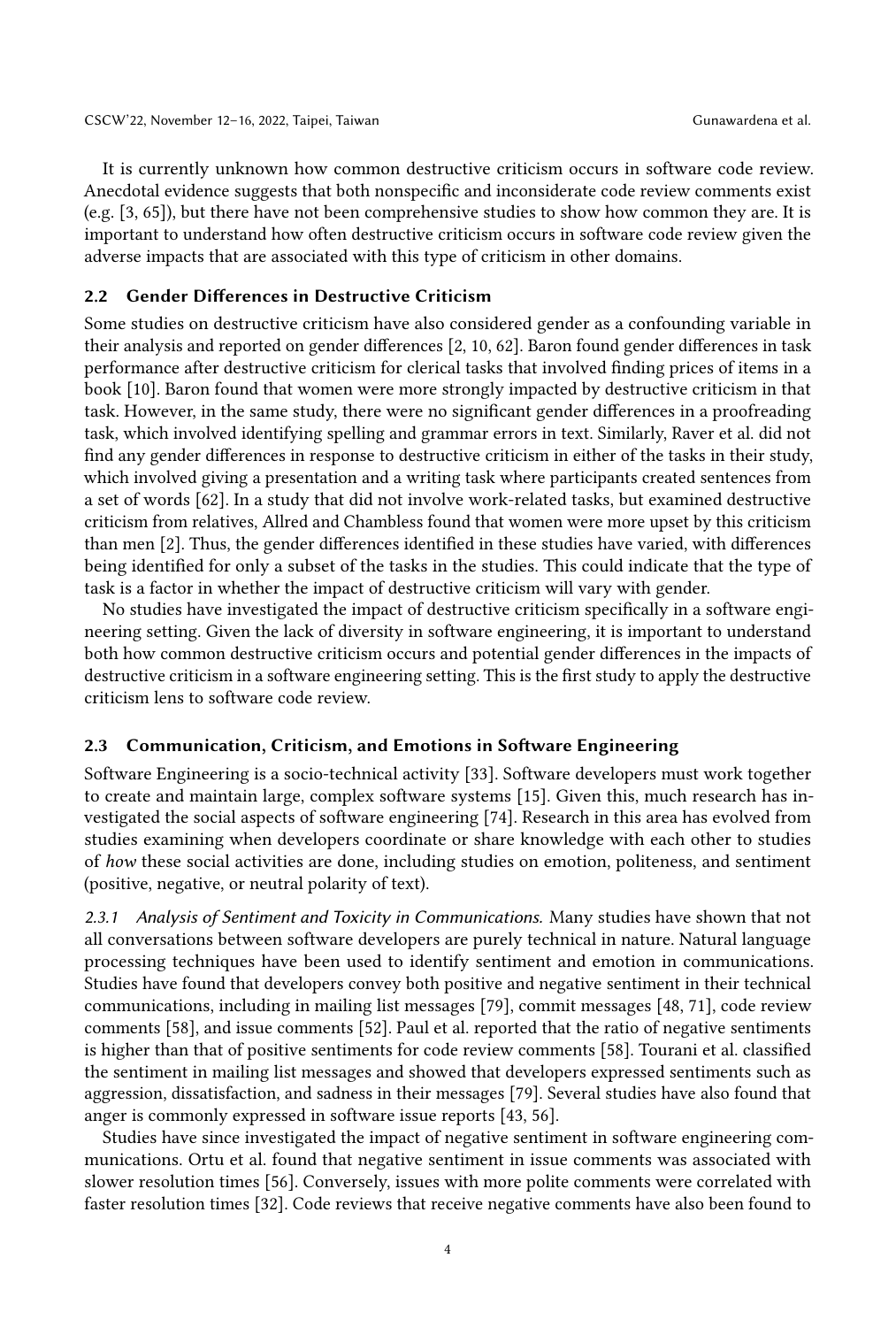take longer to complete [\[37\]](#page-26-9). These results are in line with studies in other domains which found that negative sentiment is associated with negative outcomes such as reduced productivity, quality, and job satisfaction [\[5,](#page-25-11) [31\]](#page-26-10). While these studies have shown that negative sentiment or emotion in text can be associated with negative outcomes, negative sentiment can be expressed for many reasons like healthy disagreements and is not in itself indicative of unhealthy communications.

Other research has focused on unhealthy interactions on software projects. Squire and Gazda found that profanity and insults are common in communications on open source software projects [\[72\]](#page-28-8). Cheriyan et al. found a toxic culture on Stack Overflow, a community forum popular with software developers [\[22\]](#page-26-11). Recent research has found relatively low levels of toxic discussions, such as insults or personal attacks, in software development discussions in general [\[61,](#page-27-15) [67\]](#page-27-16). These studies have been enabled by recent advances in natural language processing, which can automatically detect toxicity in text (e.g. Google's Perspective API). Studies of toxicity in software engineering have looked at communication on software teams in general. Given that negative performance feedback has been found to have many detrimental effects as described in Section [2.1,](#page-2-1) there may be differences in the impact of toxic communications depending on their context. Our study specifically focuses on negative feedback received during software code review, a practice which often requires negative feedback to be delivered, rather than all software engineering communications.

The study closest to ours is a recent study at Google, which investigated "pushback" during software code review, which they defined as "negative interpersonal interactions" with peers during a code review. They found that negative experiences, including personal attacks and harsh communications, are relatively rare in code review at Google, but that they have negative repercussions when they occur [\[35\]](#page-26-12). However, pushback has only been examined in a corporate context thus far. In contrast, we survey developers from industry, developers from open source software, and students to learn about the perceptions and perceived impacts of destructive criticism in software code review.

2.3.2 Gender Differences in Communications. Studies have examined how written communications on software projects vary across genders, and gender differences have been found. Imtiaz et al. found that, compared to men, women express more neutral sentiment and use less profanity in their conversations on GitHub [\[50\]](#page-27-1). Similar results were obtained in a study by Paul et al. which examined code review comments of six open source software projects and also found that women used more neutral sentiment and less expletives compared to men. This is in contrast to other domains, such as social media, where women are far more likely to use positive sentiment in communication channels and negative sentiment is much rarer and not associated with gender [\[76\]](#page-28-9). Imtiaz et al. hypothesize that women may stay more neutral in their conversations and avoid expletives due to a "tightrope" bias, where women, who are underrepresented in the software industry, feel they have a narrower band of socially acceptable behaviour. In addition to women being less likely to express positive or negative sentiment, it has also been found that comments directed towards women offer less positive encouragement and more negative criticism compared to those directed at men [\[58\]](#page-27-12). This indicates potential bias and discrimination towards women, particularly if this feedback is destructive. In this study, we examine in more depth the frequency of and impacts of destructive criticism during software code review with a lens on gender differences.

The studies of gender differences in software developer communications have only considered binary genders. This is likely because in these studies gender has been approximated, since gender information of software developers is not available in large-scale repository analysis. In our study, we survey software developers about their perceptions of destructive criticism. Thus, we do not need to approximate gender. However, we received only 3 responses from developers who identify as non-binary.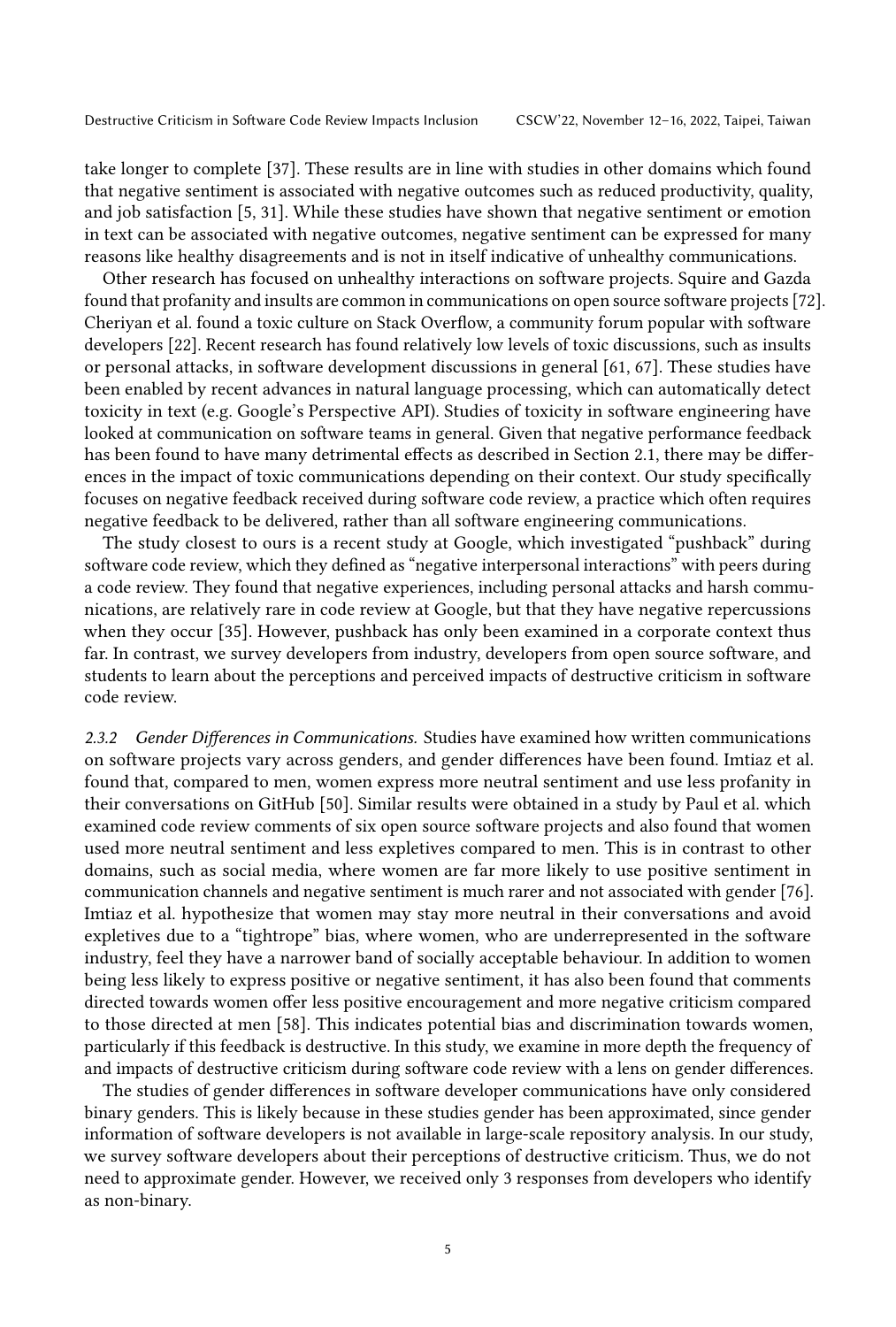2.3.3 Software Developers' Perceptions of Emotions. In addition to studies that have examined communications in software projects, studies have also investigated the perceptions of software developers around emotions. Wrobel et al. found that positive emotions during software development tasks are associated with higher productivity [\[83\]](#page-28-10). Ford and Parnin found that developers often experience severe frustration in their tasks [\[42\]](#page-26-13). This is particularly problematic, as frustration has been found to have a dramatic negative impact on developer productivity [\[83\]](#page-28-10). Graziotin et al. found that developer unhappiness can negatively impact their own mental well-being and can also have detrimental effects to the software development process and the software quality [\[45,](#page-26-14) [46\]](#page-27-17). Notably, developer productivity and the quality of the software produced are impacted the most negatively from developer unhappiness. These results are in line with literature from psychology which has found that negative emotions interfere with cognitive functioning [\[24\]](#page-26-15). These studies show the importance of considering developer well-being given the negative consequences when developers experience strong negative emotions during work tasks. Since negative emotion is also associated with higher turnover rates and intention to quit [\[18\]](#page-26-16), ensuring a positive working environment is also important for developer retention. In these studies, perceptions of emotions and their impact was the primary goal. In our study, we investigate the impacts of destructive criticism received during software code review, with developer mood being one of the factors studied.

### <span id="page-5-0"></span>3 METHODOLOGY

This study used an anonymous online questionnaire to gather data about how developers perceive destructive feedback in software code review with a focus on the impact of destructive criticism.

### 3.1 Questionnaire Design

The questionnaire contained five sections: a preparation question, vignette-style questions, questions about experiences with destructive criticism, questions about opinions of destructive criticism in general, and demographic questions including a standard self-efficacy assessment. All questions were optional. A complete list of questions and associated answer options is available in our replication pacakge [\[47\]](#page-27-18).

The questionnaire was piloted with three fourth year Bachelor of Engineering students at the University of Auckland specializing in software engineering in order to ensure it was understandable and could be completed in less than 15 minutes. All pilot study participants had some working experience as software developers and experience with code review. Two of the researchers discussed the questionnaire and potential improvements with the participants after they had all completed the pilot study. Several changes were made based on this pilot including a reordering of questions to improve the flow and better presentation of several of the questions to ensure the clarity of the questions. The participants in the pilot study pointed out that the flow of logic between questions associated with the two Vignette-style Questions was confusing. In response to this feedback, we altered the order of these questions for a more logical flow. Additionally, within each Vignette, the code snippet was moved to be integrated into the vignette description (rather than after the description) due to suggestions made by the pilot study participants. These changes were discussed and agreed with the pilot study participants. The responses from the pilot study were not included in the analysis. The five sections of the final questionnaire are described in the following subsections.

3.1.1 Preparation Question. The first question of the questionnaire aimed to prepare the participant to answer questions about code review. The participant was presented a snippet of code where another developer had made an obvious, novice-level mistake. The participant was asked to review the code and write a code review comment.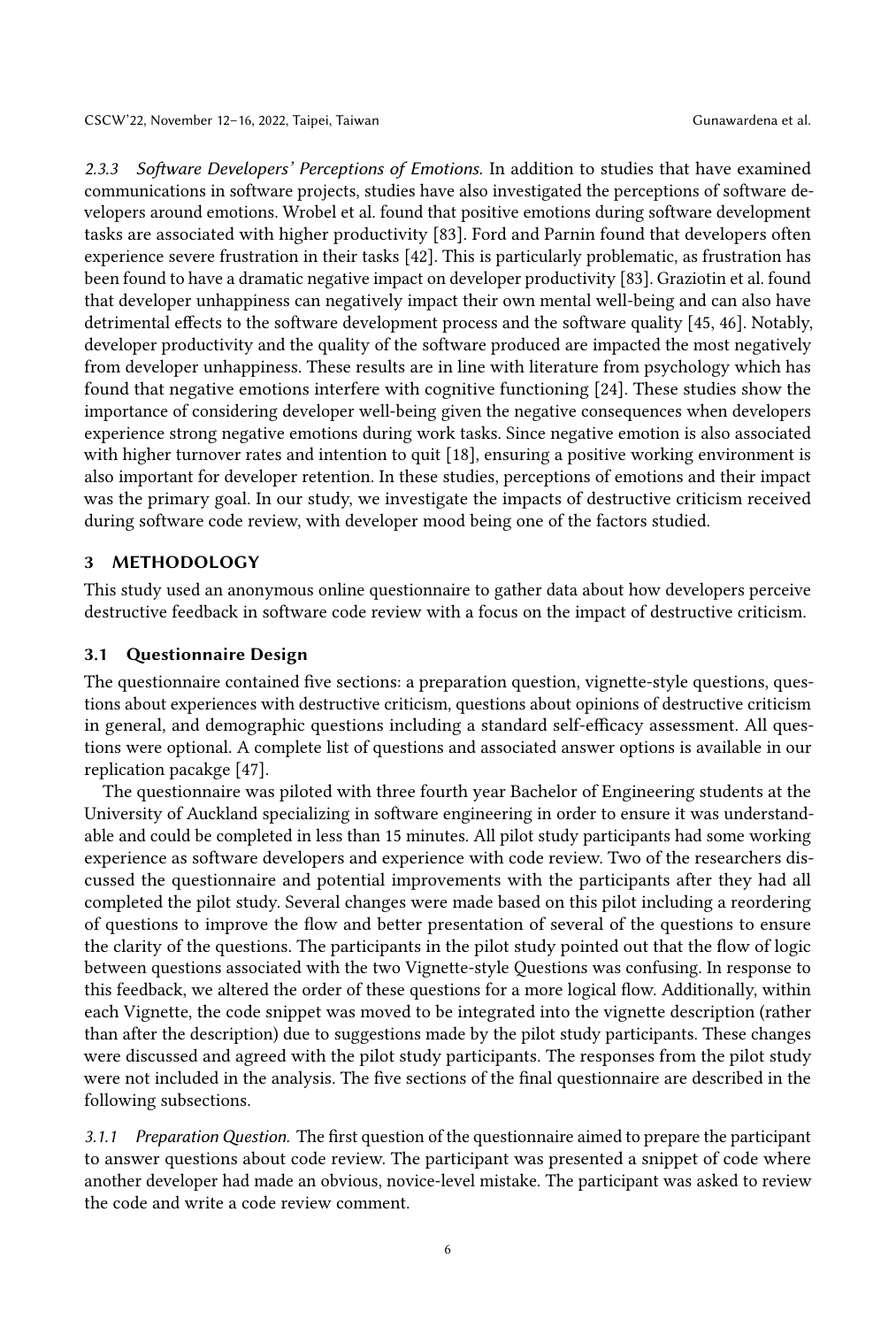3.1.2 Vignette-style Questions. This section of the questionnaire contained vignettes, which are descriptions of hypothetical situations [\[1\]](#page-25-12). Each vignette had a series of associated questions about the perceived impact that the hypothetical situation would have on the participant. Vignettes are an alternative to lab experiments and enable participants to consider real-world scenarios without subjecting participants to the treatment under study. They also allow for a standardized scenario to be shown to all study participants. By creating detailed and concrete vignettes, they have been shown to be able to approximate real-world decision making and produce more valid and more reliable opinions in questionnaires compared to abstract questions [\[1\]](#page-25-12). Vignettes have been used successfully in studies on the impacts of destructive criticism in other domains (e.g., [\[62,](#page-27-10) [77\]](#page-28-11)).

The questionnaire contained two vignettes which contained hypothetical scenarios where the participant was asked to imagine they had submitted a piece of code for review and had just received feedback. While all participants saw the same hypothetical scenario description and the same code snippet, the hypothetical feedback on the code snippet was randomised so that some participants saw a version of the feedback that was constructive and some participants saw a version of the feedback that was destructive. Across the two vignettes, each participant saw one with destructive feedback and one with constructive feedback, with approximately half of the participants seeing the destructive feedback in the first vignette and the remainder seeing the destructive feedback in the second vignette.

The destructive feedback was nonspecific and inconsiderate (e.g., "This is seriously obtuse"). In contrast, the constructive feedback contained specific suggestions framed in a more considerate manner (e.g., "You don't need to protect instanceOf against null pointers"). The feedback provided in the vignettes was obtained from actual code review comments made on open source software projects to ensure the scenarios mimic real-world code review interactions. Similarly, the code snippets presented in the vignettes were snippets of real code from open source software projects.

After reading the vignette and seeing the associated code snippet and feedback, participants were then asked a series of questions to understand the participants perceived reaction to the feedback. Questions probed the participant about their mood (using a subset of the multidimensional mood questionnaire [\[73\]](#page-28-12)), their motivation to continue working, and their perceptions on the helpfulness, validity, and appropriateness of the feedback. The participant was also asked what they would write if they were to write a response to the feedback. The questions and associated answer options are shown in Table [1.](#page-7-0) The responses to these questions were used to answer RQ1 (perceptions of destructive criticism) and RQ3 (impact of destructive criticism).

3.1.3 Experience Questions. This part of the questionnaire asked participants to reflect on their past experiences of giving and receiving negative feedback during software code review. Questions asked about the frequency the participant both gave and received code review comments in general (to establish a baseline of activity) and two types of destructive criticism: nonspecific and inconsiderate negative feedback. The questions in this section were:

- In the past year, how often have you received code review comments?
- In the past year, how often have you received comments that have contained nonspecific negative feedback? E.g. "This is a hack"
- In the past year, how often have you received comments that have contained inconsiderate negative feedback? E.g. "You have to be stupid to do this"
- In the past year, how often have you given code review comments?
- In the past year, how often have you given comments that have contained nonspecific negative feedback? E.g. "This is a hack"
- In the past year, how often have you given comments that have contained inconsiderate negative feedback? E.g. "You have to be stupid to do this"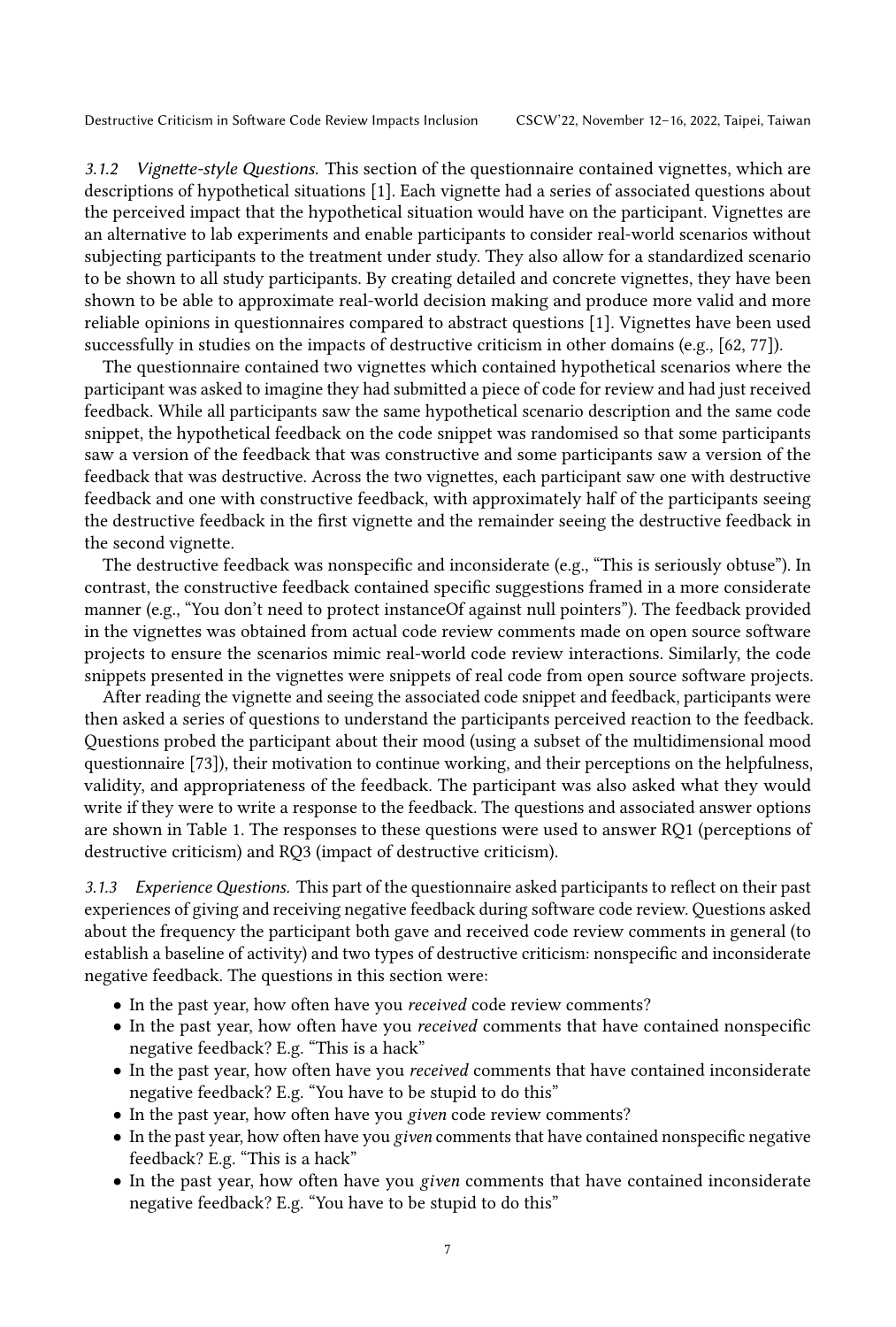CSCW'22, November 12-16, 2022, Taipei, Taiwan Gunawardena et al.

<span id="page-7-0"></span>

| <b>Ouestion</b>                                         | <b>Response Options</b>                |
|---------------------------------------------------------|----------------------------------------|
| How do you think this feedback would make you feel?     | good; bad; nervous; tense; great; com- |
| (select all that apply)                                 | posed; uncomfortable; at ease          |
| Please rate your agreement with the following state-    | Strongly disagree; Somewhat disagree;  |
| ments:                                                  | Neither agree nor disagree; Somewhat   |
| This feedback would help me to improve the code         | agree; Strongly agree; I don't know    |
| This feedback is valid                                  |                                        |
| This feedback is appropriate.                           |                                        |
| How motivated do you think you would be to:             | Very unmotivated; Somewhat             |
| Continue working on this task?                          | unmotivated; Neither motivated nor     |
| Continue working with this developer?                   | unmotivated; Somewhat motivated;       |
| Continue working on this project?                       | Very motivated; I don't know           |
| If you were to write a response to this feedback, what  | n/a                                    |
| would you write? (Leave blank if you would not respond) |                                        |

Table 1. Questions asked of the study participants for the vignettes where the participant receives constructive or destructive feedback

<span id="page-7-1"></span>

| <b>Ouestion</b>                                                                                                                                                                 | <b>Response Options</b>                                                                                                                                              |
|---------------------------------------------------------------------------------------------------------------------------------------------------------------------------------|----------------------------------------------------------------------------------------------------------------------------------------------------------------------|
| Please rate your agreement with the following state-<br>ments:<br>Destructive criticism is harmful<br>Destructive criticism will cause a negative reaction for<br>the recipient | Strongly disagree; Somewhat disagree;<br>Neither agree nor disagree; Somewhat<br>agree; Strongly agree; I don't know                                                 |
| When writing code review comments, I believe it is more<br>important to write:                                                                                                  | Feedback that will improve code qual-<br>ity; Feedback that will not cause a neg-<br>ative reaction for the code author; Both<br>are equally important; I don't know |
| When receiving code review comments, I don't mind<br>getting inconsiderate feedback as long as the feedback<br>helps to improve the code quality.                               | Strongly disagree; Somewhat disagree;<br>Neither agree nor disagree; Somewhat<br>agree; Strongly agree; I don't know                                                 |
| Is there anything else you want us to know about how you<br>feel about negative feedback in software code review?                                                               | n/a                                                                                                                                                                  |

Table 2. Questions about opinions of destructive criticism in general

For each question, the participant was asked for the frequency across three types of projects: academic, open source, and commercial software projects. The response options for these questions were: Never; Once or more a year; Once or more a quarter; Once or more a month; Once or more a week; N/A. These responses were used to answer RQ2 (frequency of destructive criticism).

3.1.4 Opinion Questions. The next section of the questionnaire asked participants for their opinion on negative feedback on software projects and on the appropriateness of destructive criticism in general. The opinion questions are shown in Table [2.](#page-7-1) The responses to these questions were used to answer RQ1 (perceptions of destructive criticism).

3.1.5 Demographics Section. The final section of the questionnaire collects demographics of the participants, including a self-efficacy assessment using questions from a standard self-efficacy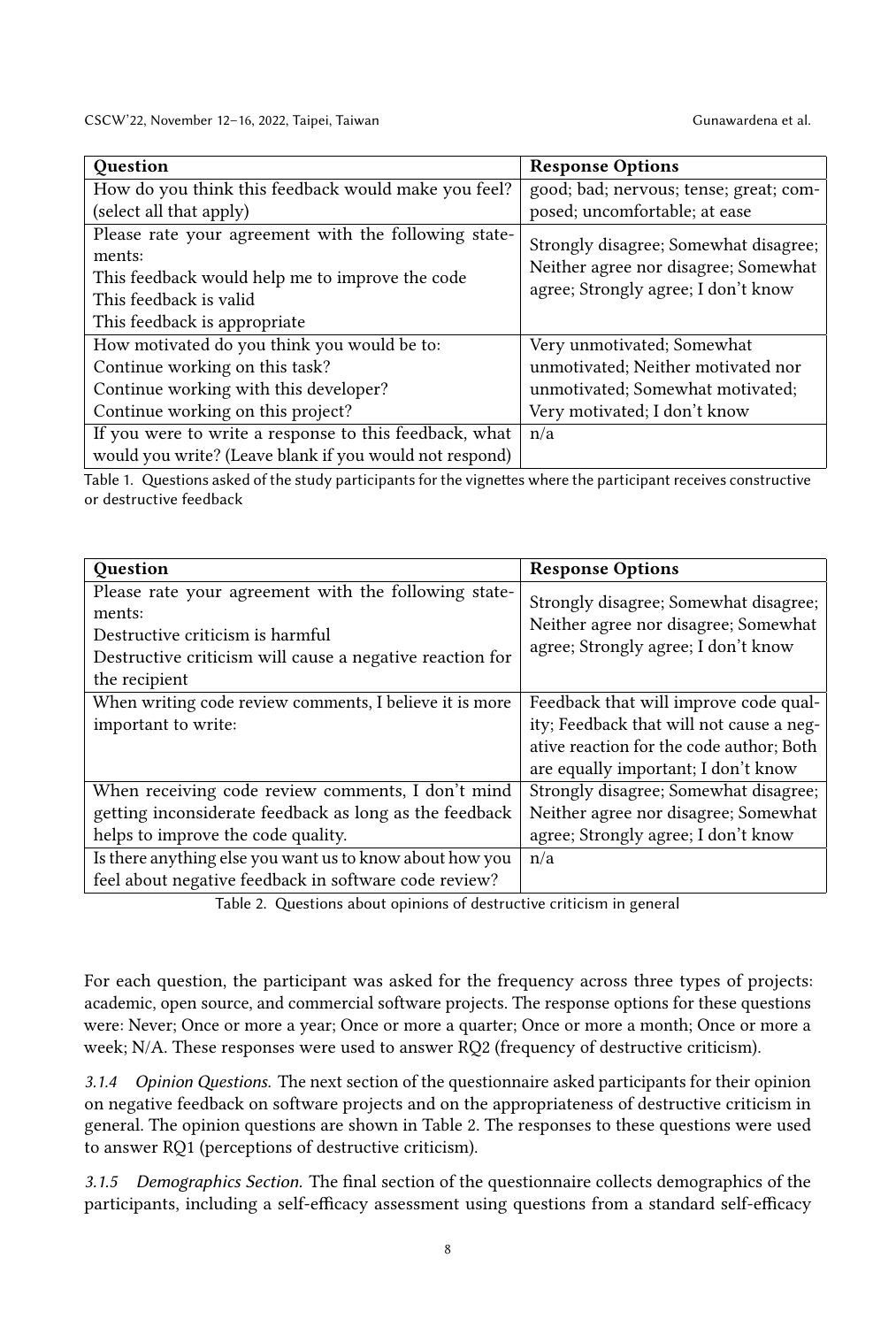assessment tool [\[21\]](#page-26-17). Participants were asked their gender (open-ended), years of work experience, highest level of education, self-reported competence in software development, current profession, age, and number of open source software projects contributed to. The demographic questions are used to enable the analysis of differences in perceptions across genders, account for potential confounding variables in our analysis, and to provide context of the study setting.

# 3.2 Participant Recruitment

Convenience sampling was used to recruit participants [\[38\]](#page-26-18). The survey was available online through the Qualtrics platform<sup>[2](#page-8-0)</sup>. Participants were recruited by posting advertisements on social media (e.g., Twitter and LinkedIn) and online communities (e.g., local software meetup groups including one for Software Engineering students at the University of Auckland). It should be noted that at the University of Auckland, Software Engineering students regularly develop software projects in teams and also have a requirement of 800 hours of professional work experience before graduation. Our advertisement elicited responses from software developers. While there was no enforced cut-off criteria for participating, all participants reported to have at least some working experience in software development (more details provided in Section [3.3\)](#page-8-1). The questionnaire was open for two months before data was analysed.

# <span id="page-8-1"></span>3.3 Study Participants

We received 93 complete responses. Of these, 43 participants were women, 43 were men, 3 were nonbinary, and 4 did not disclose their gender. Table [3](#page-9-0) shows the number/percentage of respondents that belong to different demographic groups. Note that since all questions were optional, some participants did not provide all demographic information. Table [3](#page-9-0) reports only those participants who responded for each question. Years of working experience was an open-ended question, so additional details are available beyond the coarse groupings shown in Table [3.](#page-9-0) The minimum response was 1 internship (<1 year), the maximum response was 28 years, and the median and mean were 5 years and 7.6 years, respectively. Note that the current occupation question allowed participants to select multiple options. There were six participants who selected both professional and student.

# 3.4 Ethics

The survey had ethics approval from the University of Auckland's Human Participants Ethics Committee.

# <span id="page-8-2"></span>3.5 Data Analysis

The data analysis was done using R. To examine differences in perceptions, frequency, and impact of destructive criticism across demographics, we developed regression models using the 'MASS' R package to model the relationship between each variable of interest and various demographics of the participants collected in the questionnaire [\[81\]](#page-28-13). Ordinal logistic regression was used since the dependent variables were the responses to Likert-scale questions, thus they are ordered categorical variables. However, in one case (when the dependent variable was the frequency of inconsiderate feedback received in code review), ordinal logistic regression was not suitable due to the nonnormally distributed dependent variable. Thus, for this dependent variable, a log-log model was used.

<span id="page-8-0"></span><sup>2</sup>https://www.qualtrics.com/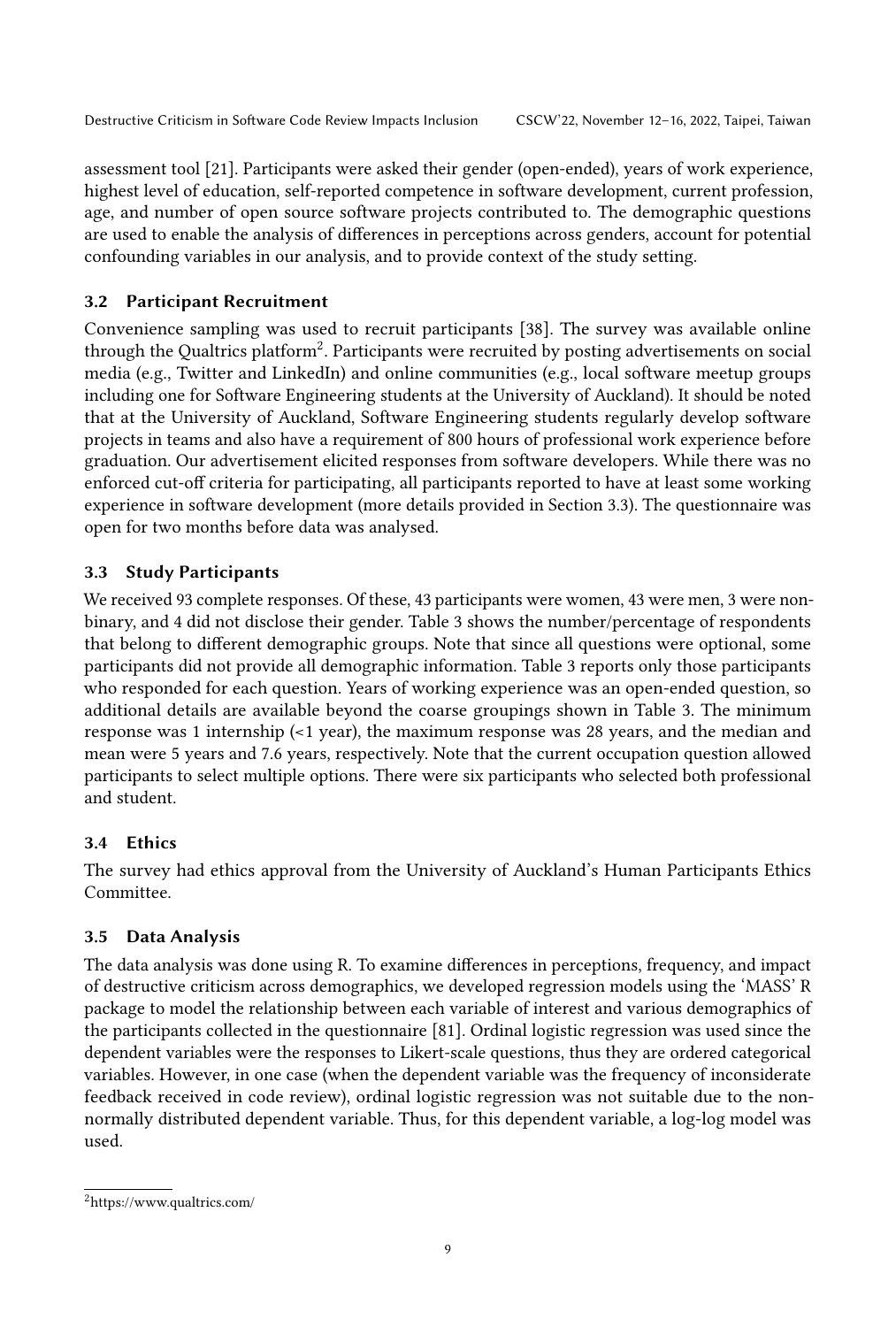<span id="page-9-0"></span>

| Demographic Type           | Group                | Respondents             |
|----------------------------|----------------------|-------------------------|
|                            | Men                  | 43 (46.2%)              |
| Gender                     | Women                | 43 (46.2%)              |
|                            | Non-binary           | 3(3.2%)                 |
|                            | Low                  | 5(5.4%)                 |
|                            | Average              | 22 (23.7%)              |
| Self-rated Competence      | Moderately High      | 40 (43.0%)              |
|                            | High                 | 22 (23.7%)              |
| Current Occupation*        | Professional         | 76 (81.7%)              |
|                            | Student              | 19 (20.4%)              |
|                            | High School          | $1(1.1\%)$              |
|                            | Some Undergraduate   | $\overline{13}$ (14.0%) |
| Highest level of education | Undergraduate        | 45 (48.4%)              |
|                            | <b>Post Graduate</b> | 32 (34.4%)              |
|                            | $18 - 24$            | 25 (26.9%)              |
|                            | $25 - 34$            | 38 (40.9%)              |
| Age                        | $35 - 44$            | 18 (19.4%)              |
|                            | $45 - 54$            | $8(8.6\%)$              |
|                            | Never contributed    | 47 (50.5%)              |
| Past Contributions to Open | 1 project            | 13 (14.0%)              |
| Source Software projects   | $2-5$ projects       | 23 (24.7%)              |
|                            | 5-10 projects        | 4(4.3%)                 |
|                            | $10+$ projects       | 4(4.3%)                 |
|                            | $\epsilon$ = 5 years | 49 (52.7%)              |
| Years of Experience        | >5 years             | $\overline{40}$ (43.0%) |

\* This question allowed participants to select more than one answer option.

Table 3. Respondent Demographics. Participants who did not provide a response for a particular question are not reported.

While our primary interest is examining gender differences, we collected additional demographic information to be used as control variables in our models to account for potential confounding variables. The independent variables in each of the regression models are:

- gender (categorical: man, woman, non-binary)
- highest education level (categorical: less than undergraduate, undergraduate, postgraduate) Note: high school and some undergraduate were combined as a single category for this analysis given the small number of participants that selected high school (see Table [3\)](#page-9-0).
- experience in years (numeric)
- self-efficacy score, computed as average response across the eight self-efficacy questions (numeric)
- self-reported competence (categorical: low/average, moderately high, high) Note: low and average competency were combined as a single category for this analysis given the small number of participants that selected low competency (see Table [3\)](#page-9-0).
- has contributed to one or more OSS projects (binary)
- is a student (binary)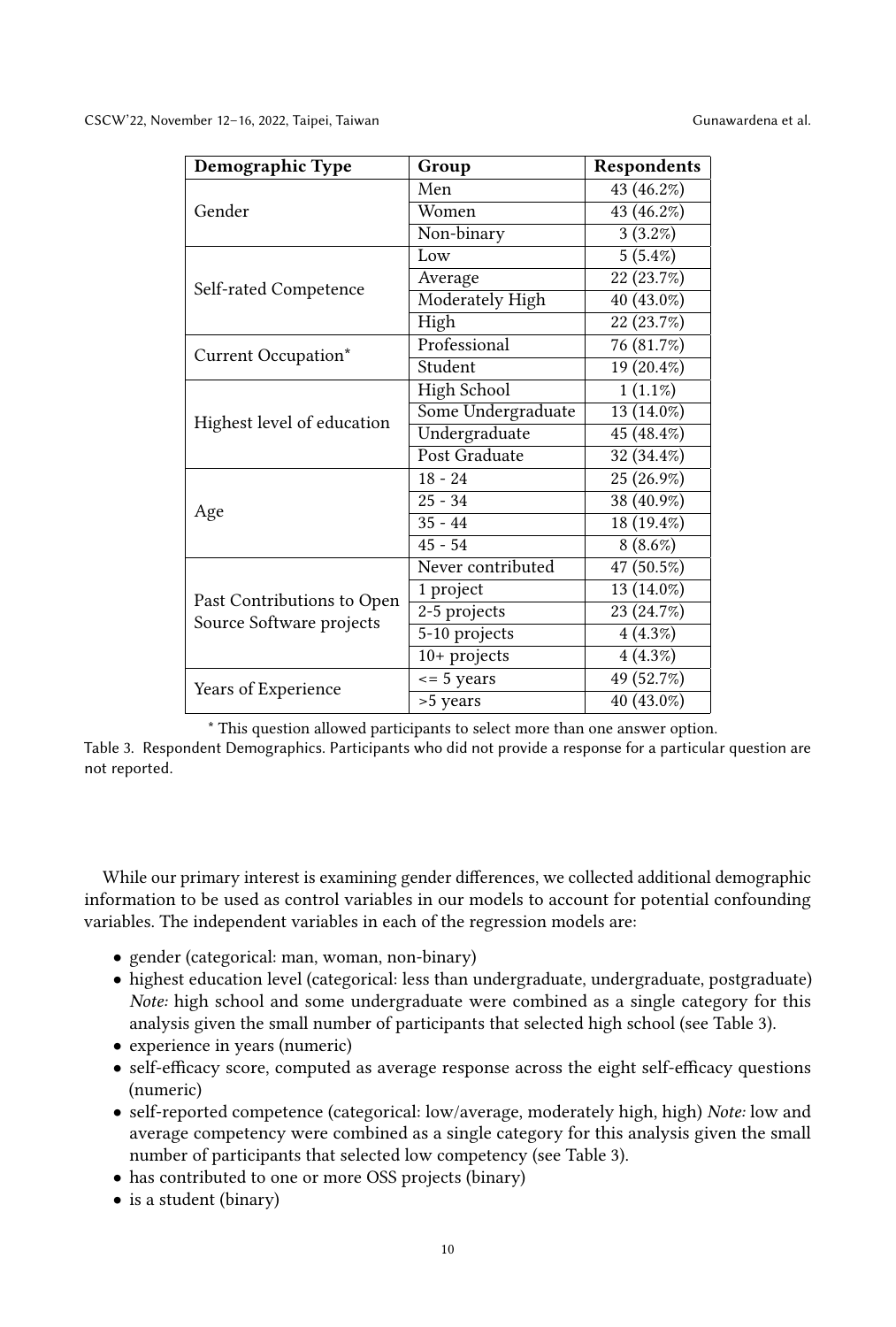<span id="page-10-0"></span>

| <b>Variable</b>                       | <b>VIF</b> |
|---------------------------------------|------------|
| highest educational level             | 1.66       |
| experience (years)                    | 1.67       |
| self-efficacy score                   | 1.24       |
| self-reported competence              | 1.86       |
| has contributed to OSS                | 1.21       |
| is student                            | 1.63       |
| gets feedback once or more a year     | 1.14       |
| gets feedback once or more a quarter  | 1.55       |
| gets feedback once or more a month    | 1.71       |
| gives feedback once or more a year    | 1.26       |
| gives feedback once or more a quarter | 1.72       |
| gives feedback once or more a month   | 1.70       |

Table 4. Variance inflation factors (VIF) for each of the independent variables from all models.

In addition, for the regression models where frequency of giving or receiving destructive criticism was the variable of interest, the reported frequency of giving or receiving any code review feedback were used as independent variables.

While we also collected the age of the participants, this was highly correlated with years of experience (Pearson correlation 0.84). Since exact years of experience was collected (compared to age brackets), age was excluded from the models to prevent multicollinearity issues. Variance inflation factors (VIF) for each of the remaining independent demographic variables (including the participants' responses related to frequency of giving and getting code review feedback, since these are used as independent variables in one of our models) show no multicollinearity issues (see Table [4\)](#page-10-0).

For the regression models, goodness-of-fit was measured using the Pulkstenis-Robinson chisquared test with the 'generalhoslem' R package, which has been found to be suitable for testing goodness-of-fit for regression models with categorical dependent variables [\[60\]](#page-27-19). Results are shown in Table [5.](#page-11-1) A small p-value indicates that the model does not fit the data well. Thus, for most of our models, there is no evidence of lack of fit. However, four of the models have evidence of a lack of fit (destructive criticism is valid; destructive criticism is appropriate; freq. receiving nonspecific criticism; and motivation to continue working on the project), indicating that while we have found some significant predictors in the demographic variables, there are potentially other factors that influence perceptions, frequency, and impact of destructive criticism that are not included in our models. It is also possible that non-linear relationships exist between our variables. This is further discussed in Section [5.1.](#page-20-1)

When reporting results for the regression models, significant results are bolded and asterisks are used to denote p-values where  $*$  p<0.05,  $**$  p<0.01, and  $***$  p<0.001. The model coefficients are reported in the Value columns and standard errors are reported in the SE columns.

To examine differences between responses for constructive and destructive criticism, Chi-squared tests and one-sided Mann–Whitney U-tests were used. Effect sizes were calculated using Cohen's D [\[25\]](#page-26-19). Cohen's D reports the standardized mean difference between two groups (computed by subtracting the mean of one group from the mean of the other group and dividing this by the standard deviation). Thus, a d score tells you by how many standard deviations the means of two groups differ. With this measure, d<0.2 is considered a negligible effect, d>=0.2 is considered a small effect,  $d$  >=0.5 is considered a medium effect, and  $d$  >=0.8 is considered a large effect [\[25\]](#page-26-19).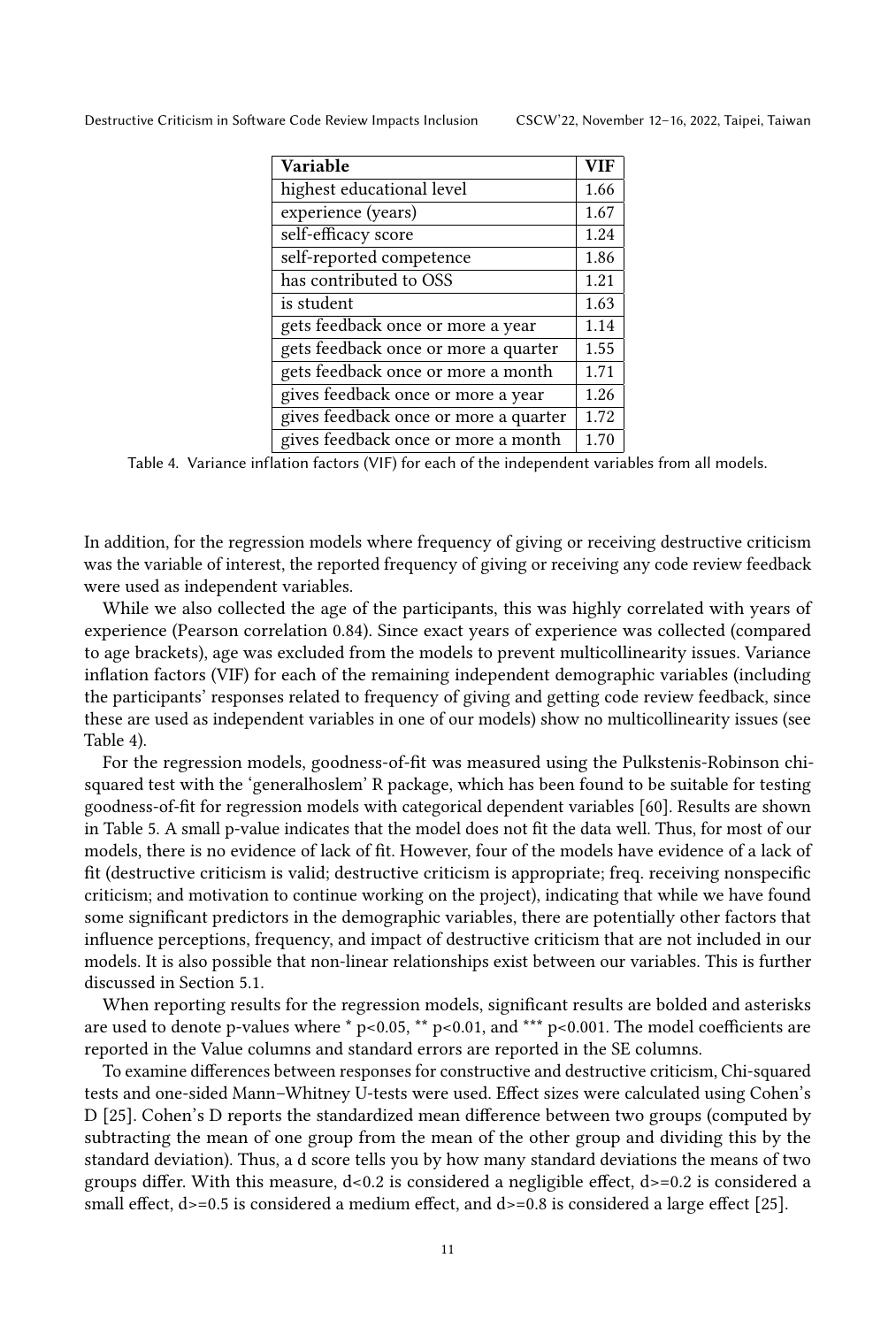<span id="page-11-1"></span>

| Model                                               | $\overline{\chi}^2$ | р       |
|-----------------------------------------------------|---------------------|---------|
| Table 6: destructive criticism helps improve code   | 324.62              | 0.66    |
| Table 6: destructive criticism is valid             | 359.34              | 0.02    |
| Table 6: destructive criticism is appropriate       | 400.65              | 0.006   |
| Table 7: don't mind receiving destructive criticism | 321.61              | 0.76    |
| Table 8: freq. give nonspecific criticism           | 217.07              | 0.93    |
| Table 8: freq. receive nonspecific criticism        | 397.78              | 0.004   |
| Table 8: freq. receive inconsiderate criticism      | 184.92              | 0.99    |
| Table 9: motivation continue working on task        | 323.47              | 0.56    |
| Table 9: motivation continue working with developer | 355.19              | 0.23    |
| Table 9: motivation continue working on project     | 448.5               | < 0.001 |

Table 5. Pulkstenis-Robinson chi-squared goodness-of-fit test results for the regression models

<span id="page-11-2"></span>

Fig. 1. Reactions to the statements "This feedback would help me to improve the code", "This feedback is valid", and "This feedback is appropriate" in regards to the feedback given in the vignette questions, either constructive or destructive.

To compute average responses, Likert scale responses were converted to integers from -2 (strongly disagree / very unmotivated) to +2 (strongly agree / very motivated).

To analyze open-ended responses, Thematic Analysis was used [\[19\]](#page-26-20). This analysis was performed independently by two of the authors, who both have experience in the software industry and are current Software Engineering PhD students. Both authors went through all responses and coded them individually. Final themes were developed through iterative discussions between the two authors and regular discussions with a third author (an experienced Software Engineering researcher who has also worked as a software engineer in industry). Conflicts were discussed between these three authors until a consensus was reached. This analysis was performed blind to who made the comment and their reported demographic information (e.g. gender and years of experience). However, after the themes were finalized and all responses were categorized, the demographics of the participants were qualitatively examined to identify trends in the responses. Since years of experience was a numeric response, we considered two levels of experience for this analysis. Those with more years experience than the median (5 years) were considered more experienced participants. Participants with less than or equal to the median, were considered less experienced.

## <span id="page-11-0"></span>4 RESULTS

#### 4.1 Perceptions of Destructive Feedback (RQ1)

To answer this RQ, we asked participants both about their perceptions of the specific destructive feedback they received in the vignette questions and about their perceptions of destructive criticism in general. For the vignette questions, participants rated their agreement that the feedback would help improve their code, was valid, and was appropriate.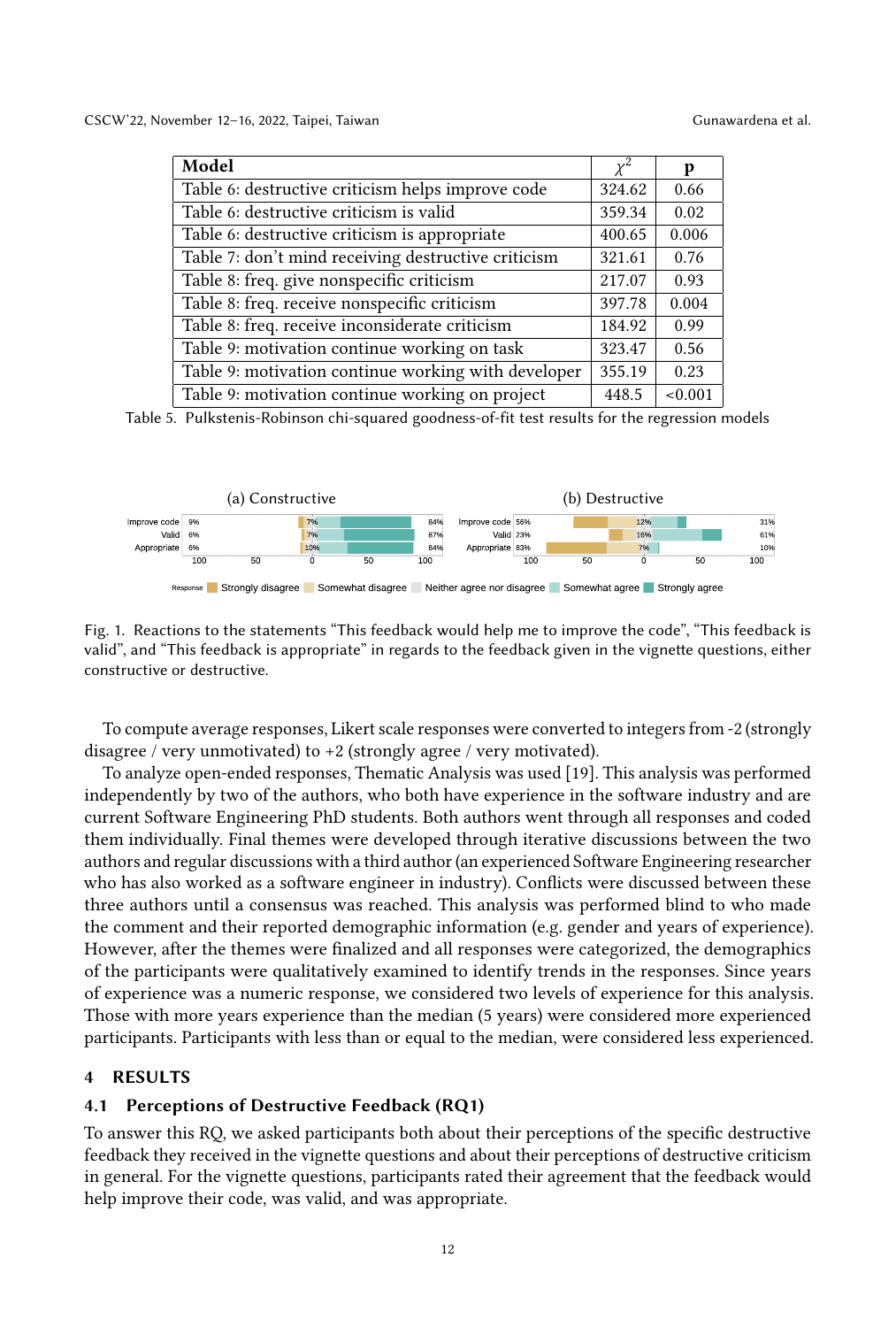<span id="page-12-0"></span>

|                           | would help<br>improve code |           | is valid           |           | is appropriate     |           |  |
|---------------------------|----------------------------|-----------|--------------------|-----------|--------------------|-----------|--|
|                           | Value                      | <b>SE</b> | <b>Value</b>       | <b>SE</b> | <b>Value</b>       | <b>SE</b> |  |
| gender (non-binary)       | $-2.02$                    | 1.34      | $-0.10$            | 1.11      | $-1.45$            | 1.46      |  |
| gender (woman)            | $-0.68$                    | 0.45      | $-0.37$            | 0.46      | $\star$<br>$-1.13$ | 0.48      |  |
| experience in years       | $-0.02$                    | 0.04      | $-0.04$            | 0.04      | 0.03               | 0.04      |  |
| self-efficacy score       | 0.06                       | 0.47      | 0.37               | 0.50      | $-0.49$            | 0.52      |  |
| education (undergraduate) | $-0.60$                    | 0.75      | $* *$<br>$-2.03$   | 0.82      | 0.34               | 0.84      |  |
| education (postgraduate)  | $-0.10$                    | 0.75      | $-1.54$            | 0.83      | $-0.45$            | 0.86      |  |
| has contributed to OSS    | 0.05                       | 0.44      | 0.23               | 0.47      | 0.52               | 0.47      |  |
| competence (mod. high)    | $-0.72$                    | 0.54      | 0.02               | 0.57      | 0.11               | 0.63      |  |
| competence (high)         | 0.20                       | 0.69      | 1.02               | 0.78      | 1.03               | 0.84      |  |
| is a student              | $-0.26$                    | 0.65      | $\star$<br>$-1.74$ | 0.75      | 0.79               | 0.74      |  |

Table 6. Ordinal regression models for responses related to perceptions of destructive criticism received in vignette questions.

 $(* p<0.05, ** p<0.01, ** p<0.001)$ 

4.1.1 Constructive vs Destructive. Destructive feedback in the vignettes was viewed as less likely to help to improve the code, less valid, and less appropriate compared to constructive feedback (see Figure [1\)](#page-11-2). These differences were all statistically significant with a large effect. The average Likert agreement for the feedback would help to improve the code was -0.47 for destructive and 1.34 for constructive (Mann-Whitney U=1233.5, p<0.001; Cohen's D=-1.48). For the feedback is valid, average agreement was 0.43 for destructive criticism and 1.41 for constructive criticism (Mann–Whitney U=1699.5, p<0.001; Cohen's D=-0.89). For the feedback is appropriate, the average agreement was -1.25 for destructive criticism, while it was 1.35 for constructive criticism (Mann-Whitney U=462, p<0.001; Cohen's d=-2.65). This attitude towards destructive criticism was also reflected in participants' written responses to the feedback, where it was more common for responses to constructive criticism to agree with the criticism while destructive criticism often received comments disagreeing with the manner of discourse (see Section [4.3.3\)](#page-18-0).

4.1.2 Destructive Criticism: Gender and other demographic differences. The results of the ordinal logistic regression for the three questions (would help improve code, is valid, is appropriate) are shown in Table [6.](#page-12-0) As can be seen, compared to men, women report stronger disagreement with the statement that the destructive criticism received in the vignettes is appropriate. The average agreement to this statement from men was -0.95, while women's agreement averaged -1.55. Despite this, women were not more likely than men to disagree with the manner of discourse in the criticism in their written responses to the feedback (see Section [4.3.3\)](#page-18-0).

Participants who are current students more strongly disagreed with the statement that the destructive criticism received was valid. For helping to improve the code, there were no statistically significant differences across any of the demographic variables.

4.1.3 Attitudes towards destructive criticism in general. Participants were also asked about their opinions on destructive criticism in general. Figure [2](#page-13-1) shows responses to three statements: "Destructive criticism is harmful"; "Destructive criticism will cause a negative reaction for the recipient"; "When receiving code review comments, I don't mind getting inconsiderate feedback as long as the feedback helps to improve the code quality". While there is a relative consensus that destructive feedback is harmful and causes a negative reaction in a recipient, opinions are more varied on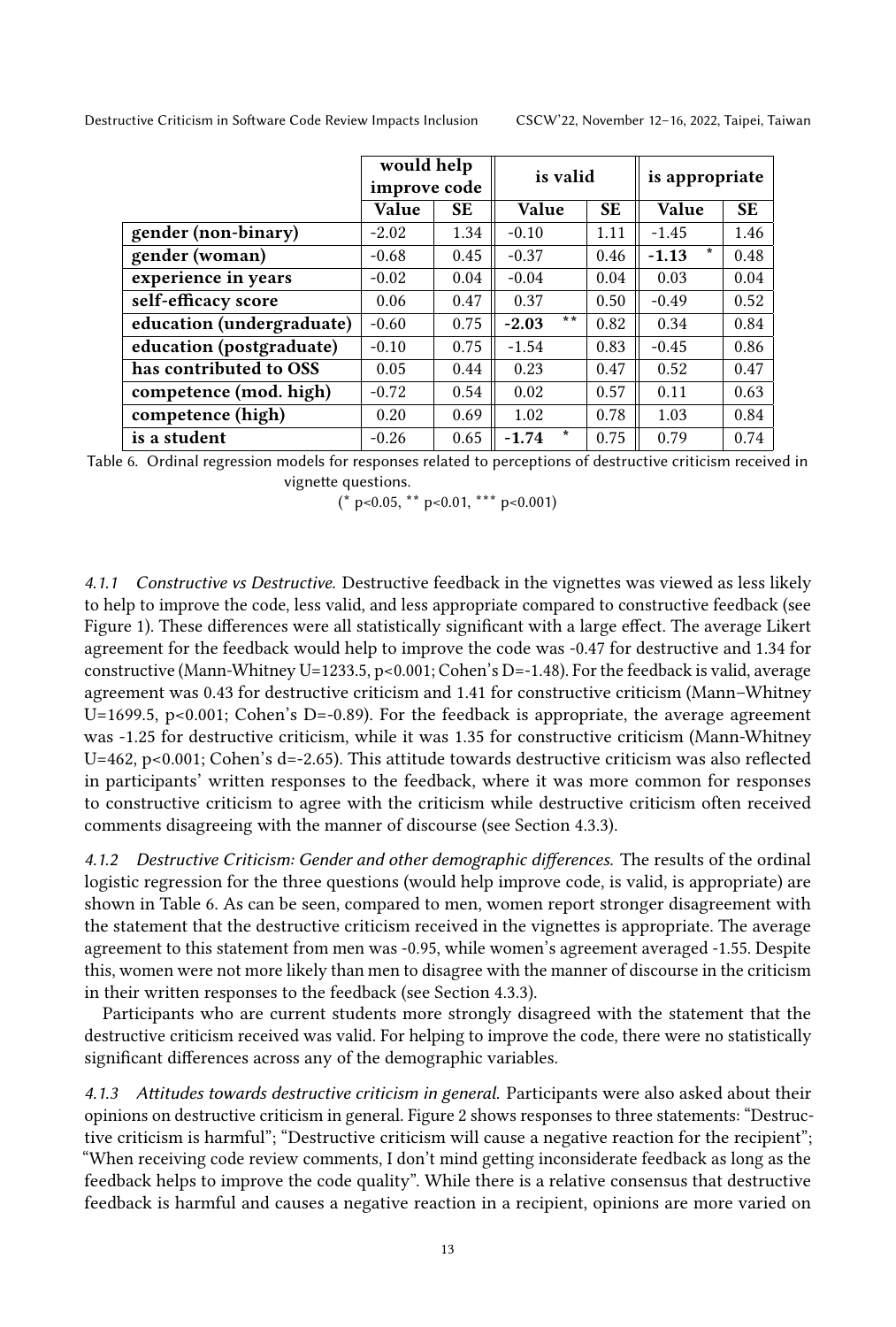<span id="page-13-1"></span>CSCW'22, November 12-16, 2022, Taipei, Taiwan Gunawardena et al.



Response Strongly disagree Somewhat disagree Neither agree nor disagree Somewhat agree Strongly agree

<span id="page-13-0"></span>Fig. 2. Agreement to general statements about destructive criticism. A) Destructive criticism is harmful; B) Destructive criticism will cause a negative reaction for the recipient; and C) When receiving code review comments, I don't mind getting inconsiderate feedback as long as the feedback helps to improve the code quality

|                           | <b>Value</b>   | <b>SE</b> |
|---------------------------|----------------|-----------|
| gender (non-binary)       | 0.36           | 1.32      |
| gender (woman)            | ***<br>$-1.54$ | 0.46      |
| experience in years       | $-0.05$        | 0.04      |
| self-efficacy score       | 0.54           | 0.49      |
| education (undergraduate) | 0.42           | 0.80      |
| education (postgraduate)  | 0.24           | 0.79      |
| has contributed to OSS    | 0.45           | 0.44      |
| competence (mod. high)    | $-0.29$        | 0.59      |
| competence (high)         | $-0.07$        | 0.75      |
| is a student              | 0.98           | 0.74      |

Table 7. Ordinal regression model for responses on whether the participant would mind receiving inconsiderate feedback if the feedback helped to improved code quality.

 $(* p<0.05, ** p<0.01, ** p<0.001)$ 

whether respondents would mind receiving destructive criticism if the feedback helped to improved code quality. For this question, the mean response for women was -0.98, while it was -0.05 for men, showing that women more strongly disagreed with the statement "When receiving code review comments, I don't mind getting inconsiderate feedback as long as the feedback helps to improve the code quality". The ordinal logistic regression results (Table [7\)](#page-13-0) show that this difference is statistically significant. The variations in opinions around the appropriateness of destructive criticism were also evident in participant's open-ended responses (see Section [4.1.4\)](#page-14-0).

Participants were also asked about their opinions on writing code review comments, where they were asked which of the following were most important: "Feedback that will improve code quality"; "Feedback that will not cause a negative reaction for the code author"; "Both are equally important". Most participants, 67 of 88 (76%), responded that both improving code quality and preventing a negative reaction in the recipient were equally important when writing code review comments. However, there was still a significant number of participants, 20 of 88 (23%), who said that feedback that will improve code quality is more important than feedback that will not cause a negative reaction for the code author. Again, this is in line with some of the open-ended responses that indicate that some developers do not mind receiving destructive criticism (see Section [4.1.4\)](#page-14-0). For example, one participant said, "In technical discussions, I prefer direct wording to have-a-good-day sugar-coated expressions. It's just easier to parse and act upon, though may sometimes appear harsh or inconsiderate.". Only one participant answered that not causing a negative reaction in the recipient is more important.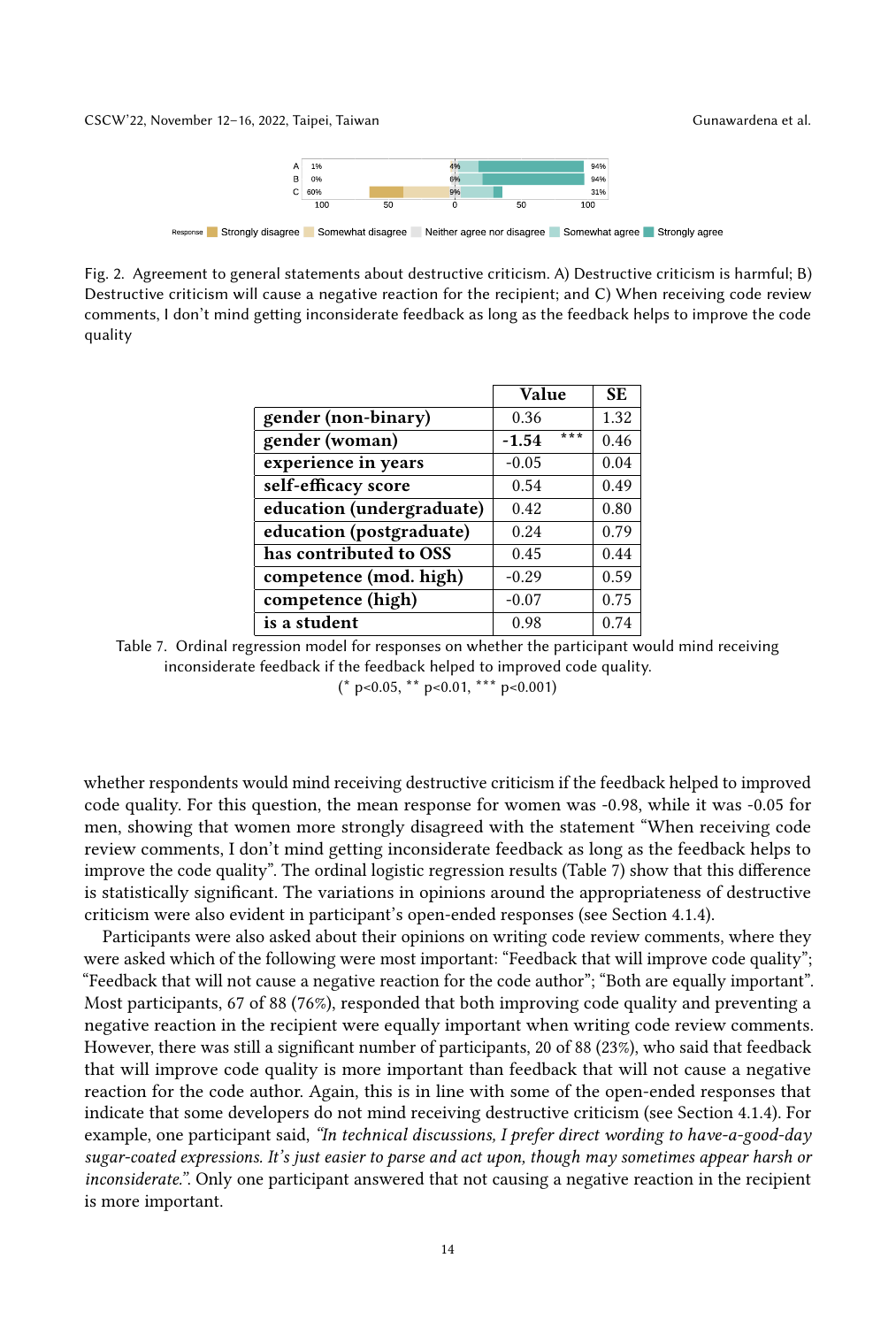<span id="page-14-0"></span>4.1.4 Additional Comments from participants. At the end of the questionnaire, participants were given the opportunity to provide any additional comments related to negative feedback during software code review in an open-ended question. Four themes emerged in these responses.

Some developers do not mind destructive criticism. Some participants made comments indicating that destructive criticism was acceptable and sometimes even necessary. One participant said "'this is a hack' is not negative at all in my books. In technical discussions, I prefer direct wording to have-a-good-day sugar-coated expressions. It's just easier to parse and act upon, though may sometimes appear harsh or inconsiderate." One participant justified destructive criticism saying "I think that sometimes people get angry because they really care about a project, and I can excuse it every now and then but I understand that it can discourage people and I think most people are just doing their best." Other participants said that they do not react to destructive criticism. Instead, they "extract the added value from the comment (i.e. the valid part) while ignoring the destructive part". One respondent indicated that destructive criticism is sometimes necessary, saying, "If a developer continues to make the same mistake over and over again, sometimes leaving negative [feedback] is the only way to get through."

Others are against destructive criticism. Many participants made comments against destructive criticism in general. Some participants said that they are fine with blunt comments as long as they provide useful information, but that inconsiderate language was problematic. For example, one participant said "It is definitely possible to criticise someone's code without doing so in a rude way. Even when someone gets straight to the point it's fine, the main issue is when people add in negative emotive language/insults or generalise the criticism." Other participants pushed back against nonspecific negative feedback. For example, "Negative is alright - but not both negative and nonspecific. It doesn't help either party." Participants noted that code review comments should be both considerate and detailed to enable learning, "I think it's important to indicate when the code is bad, but it should be communicated in a considerate way and the reviewer should explain why the code is bad so that the person can learn." Some participants described the importance of being polite when providing feedback. For example, "I think pointing out the code is wrong or can be improved is important, but that has nothing to do with the author. You don't need to insult someone to tell them they're wrong." Others just noted disagreement with destructive criticism in general. One participant said, "I think it (destructive criticism) is extremely disrespectful and unproductive."

However, some of the comments point out that writing good code review comments is difficult, showing that destructive criticism may not always be intentional. For example, one participant said, "Sometimes no matter how carefully you word your feedback a person will have a negative reaction to it." Another said, "I assume I probably give unhelpful feedback on PRs [pull requests] at least once a year, despite my best intentions."

Differences in response to destructive criticism. Some participants noted that they preferred speaking to the code reviewer directly if destructive criticism was received. For example, one participant said, "I have always found speaking to reviewers the easiest way to resolve conflicts in code reviews". Another participant said, "If I received inconsiderate feedback at work I would feel both comfortable and motivated enough to address the issue with the person (face to face if possible)...". In contrast, one participant noted "I am quite conflict-adverse so I would never respond to an inconsiderate piece of feedback with any sort of confrontation, instead I would probably just try my best to get useful information out of them."

Consequences of destructive feedback. Some participants wrote about the negative impacts they have faced due to receiving destructive criticism. Many of these responses described the negative impacts inconsiderate negative feedback can have on team dynamics. For example, one participant wrote, "Receiving inconsiderate feedback makes you question how the other person values you and your contribution and your skills and therefore decreases team unity, team work and the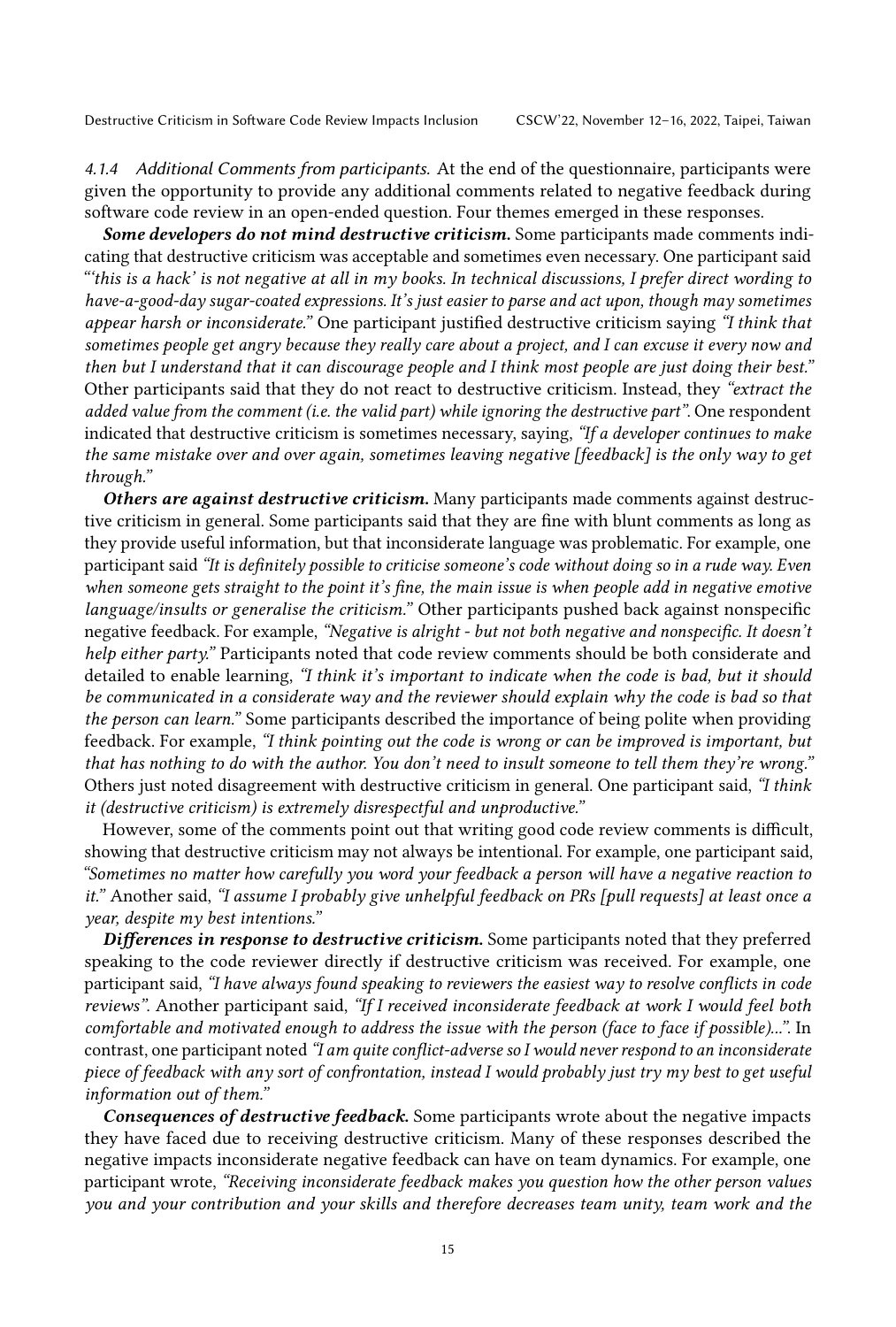ability of a team to build strong systems together." Another participant said, "It creates an unsafe place where people are not confident enough to ask for help or how they can improve." Other participants described the effects on individuals. For example, "It can really impact confidence in the future, even when working on unrelated code with different people." and "I withdraw myself and become less motivated and less enthusiastic about the work."

Some participants noted the potential impact of inconsiderate feedback on diversity and inclusion saying, "I think that unfortunately this is one of the things that turns away minority groups from tech". Another participant said, "I use a non-gendered alternate account for open source contributions as it's helped me getting things through, unlike my main account which clearly IDs me as a woman and gets more snark."

Answer to RO1: In the vignette questions, destructive feedback was perceived to be less appropriate, less valid, and less likely to help improve the code quality compared to constructive criticism. Compared to men, women were more likely to perceive destructive criticism as inappropriate. Open-ended comments from participants demonstrate that there is disagreement between software developers on how code review comments should be written, with some advocating for polite comments while others saying that direct feedback that may appear harsh or inconsiderate is easier to parse and act on.

### 4.2 Frequency of Destructive Criticism (RQ2)

Participants were asked both how often they gave and received destructive criticism during software code review. To enable more in-depth analysis, these questions distinguished between nonspecific negative feedback and inconsiderate negative feedback, which are the two main aspects of destructive criticism [\[10\]](#page-25-3).

4.2.1 Giving destructive feedback. Most respondents (86 of 88) give code review feedback at least once a year. Very few respondents believe they have given inconsiderate feedback in the past year (only 1, who reports to give inconsiderate feedback quarterly). More respondents reported that they have given nonspecific negative feedback, with 23 of the 86 (27%) respondents who give feedback at least once a year reporting to have given nonspecific feedback at least yearly.

Gender and other demographic differences: For giving nonspecific feedback, there were no statistically significant differences across genders. More experience was associated with giving less nonspecific feedback, while having contributed to one or more OSS projects was associated with giving more nonspecific feedback (see Table [8\)](#page-16-0). Unsurprisingly, the frequency of giving any code review feedback was associated with the frequency of giving nonspecific feedback, with those who give code review feedback more regularly also reporting to give nonspecific feedback more regularly. Given only one participant reported giving inconsiderate feedback, we cannot examine differences across demographics for giving inconsiderate feedback.

4.2.2 Receiving destructive criticism. More respondents reported receiving both inconsiderate and nonspecific negative feedback compared to those who reported giving such feedback. There were 87 respondents who reported receiving any code review feedback at least once a year. Of those, 19 (22%) reported receiving inconsiderate feedback and 48 (55%) reported receiving nonspecific negative feedback at least once a year.

Gender and other demographic differences: Non-binary participants reported receiving more inconsiderate feedback than other participants (see Table [8\)](#page-16-0). However, given the small sample size for non-binary participants, we do not know if this is representative. There were no other statistically significant differences across gender or any other demographic variables for frequency of receiving nonspecific or inconsiderate feedback. However, the frequency of receiving any code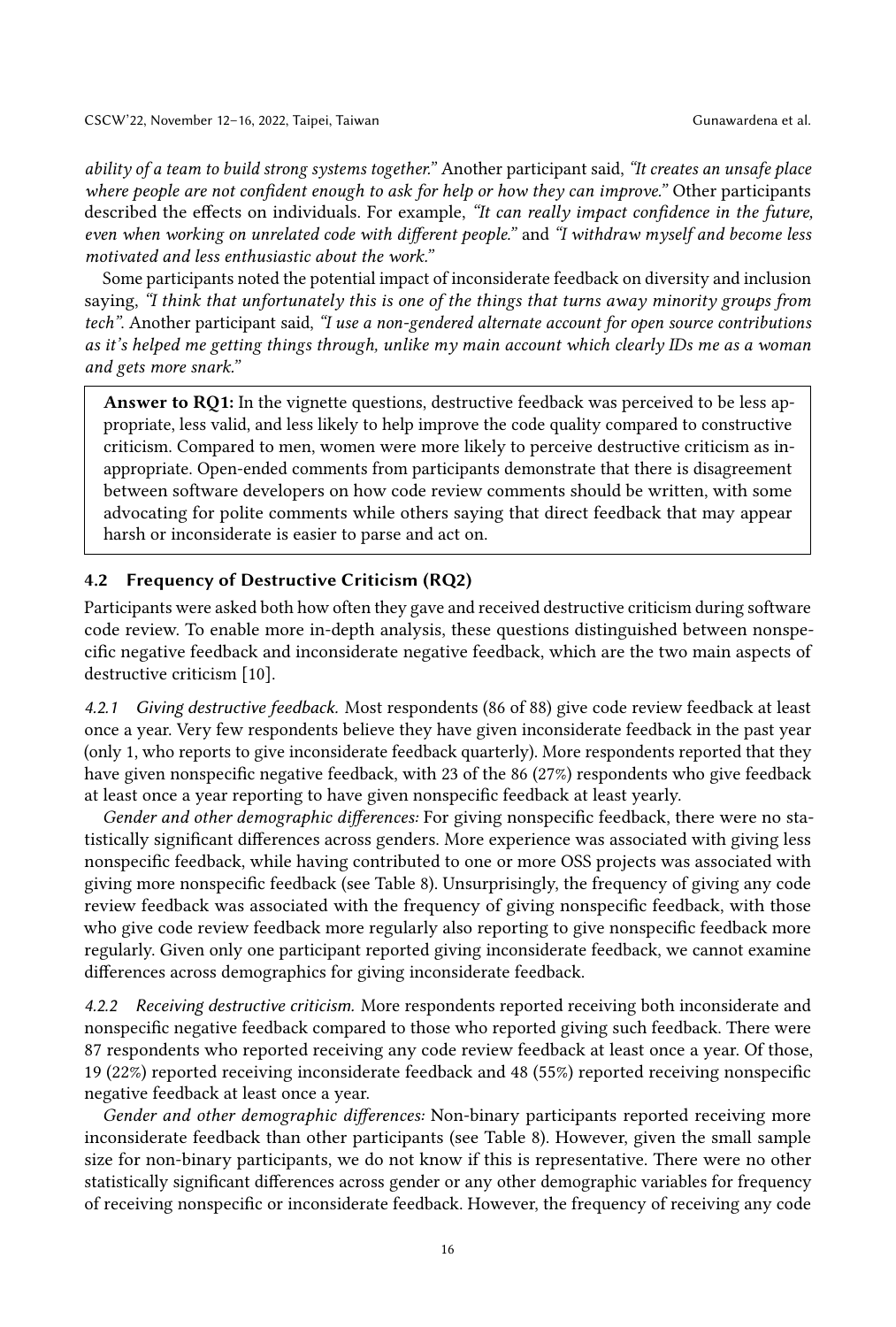<span id="page-16-0"></span>

|                               | Give nonspec. |         | Get nonspec. |         |     | Get inconsiderate |              |        |           |
|-------------------------------|---------------|---------|--------------|---------|-----|-------------------|--------------|--------|-----------|
|                               | Value         |         | SE           | Value   |     | SE.               | <b>Value</b> |        | <b>SE</b> |
| gender (non-binary)           | 0.94          |         | 1.26         | $-0.15$ |     | 1.60              | 2.52         | $\ast$ | 1.27      |
| gender (woman)                | $-0.87$       |         | 0.64         | 0.14    |     | 0.49              | 0.62         |        | 0.55      |
| experience in years           | $-0.13$       | $\ast$  | 0.06         | $-0.05$ |     | 0.04              | $-0.06$      |        | 0.05      |
| self-efficacy score           | $-0.03$       |         | 0.75         | 0.00    |     | 0.52              | 0.41         |        | 0.68      |
| education (undergraduate)     | $-0.56$       |         | 1.45         | 1.35    |     | 0.92              | $-0.06$      |        | 1.38      |
| education (postgraduate)      | $-0.49$       |         | 1.42         | 1.52    |     | 0.98              | 0.31         |        | 1.41      |
| has contributed to OSS        | 1.27          | $\star$ | 0.65         | 0.32    |     | 0.48              | 0.97         |        | 0.56      |
| competence (mod. high)        | $-0.83$       |         | 0.85         | 0.15    |     | 0.62              | $-0.09$      |        | 0.84      |
| competence (high)             | 1.21          |         | 1.07         | 1.17    |     | 0.80              | 1.52         |        | 0.89      |
| is a student                  | $-0.53$       |         | 1.43         | 0.88    |     | 0.84              | 0.16         |        | 1.37      |
| give/get any feedback (yrly)  | $-1.48$       | ***     | 0.00         | 11.56   | *** | 1.06              | $-10.73$     | ***    | 0.00      |
| give/get any feedback (qtrly) | 19.67         | ***     | 1.45         | $-1.04$ | *** | 0.00              | $-5.07$      | ***    | 0.00      |
| give/get any feedback (mthly) | 0.41          | ***     | 0.00         | 12.81   | *** | 0.75              | 9.48         | ***    | 1.21      |
| give/get any feedback (wkly)  | 19.64         | ***     | 1.12         | 13.06   | *** | 0.65              | 10.44        | ***    | 1.15      |

Table 8. Ordinal regression models for frequency of giving/receiving destructive criticism.

 $(* p<0.05, ** p<0.01, ** p<0.001)$ 

<span id="page-16-1"></span>

Response Very unmotivated Somewhat unmotivated Neither motivated nor unmotivated Somewhat motivated Very motivated

Fig. 3. Reactions to the statements "How motivated do you think you would be to: Continue working on this task?", "Continue working with this developer?", and "Continue working on this project?" in regards to the feedback given in the vignette questions, either constructive or destructive.

review feedback was associated with the frequency of receiving destructive feedback in both the nonspecific and inconsiderate regression models, with those receiving more code review feedback also reporting to receive more of both types of destructive feedback.

Answer to RQ2: Respondents report receiving more destructive criticism than giving such criticism. Of respondents who receive code review comments, 22% of respondents report receiving inconsiderate negative feedback at least once a year and 55% report receiving nonspecific negative feedback at least once a year. There were no differences in likelihood of receiving destructive feedback across genders or any other demographics.

# 4.3 Impact of Destructive Criticism (RQ3)

Through the two vignette questions, we examined the impact of destructive criticism (compared to constructive criticism) on the participant's perceived motivation to continue working, mood, and written responses to the feedback.

4.3.1 Impact on Motivation. Using vignette questions, we investigated the impact the destructive code review comments had on reported motivation to continue working on the task, to continue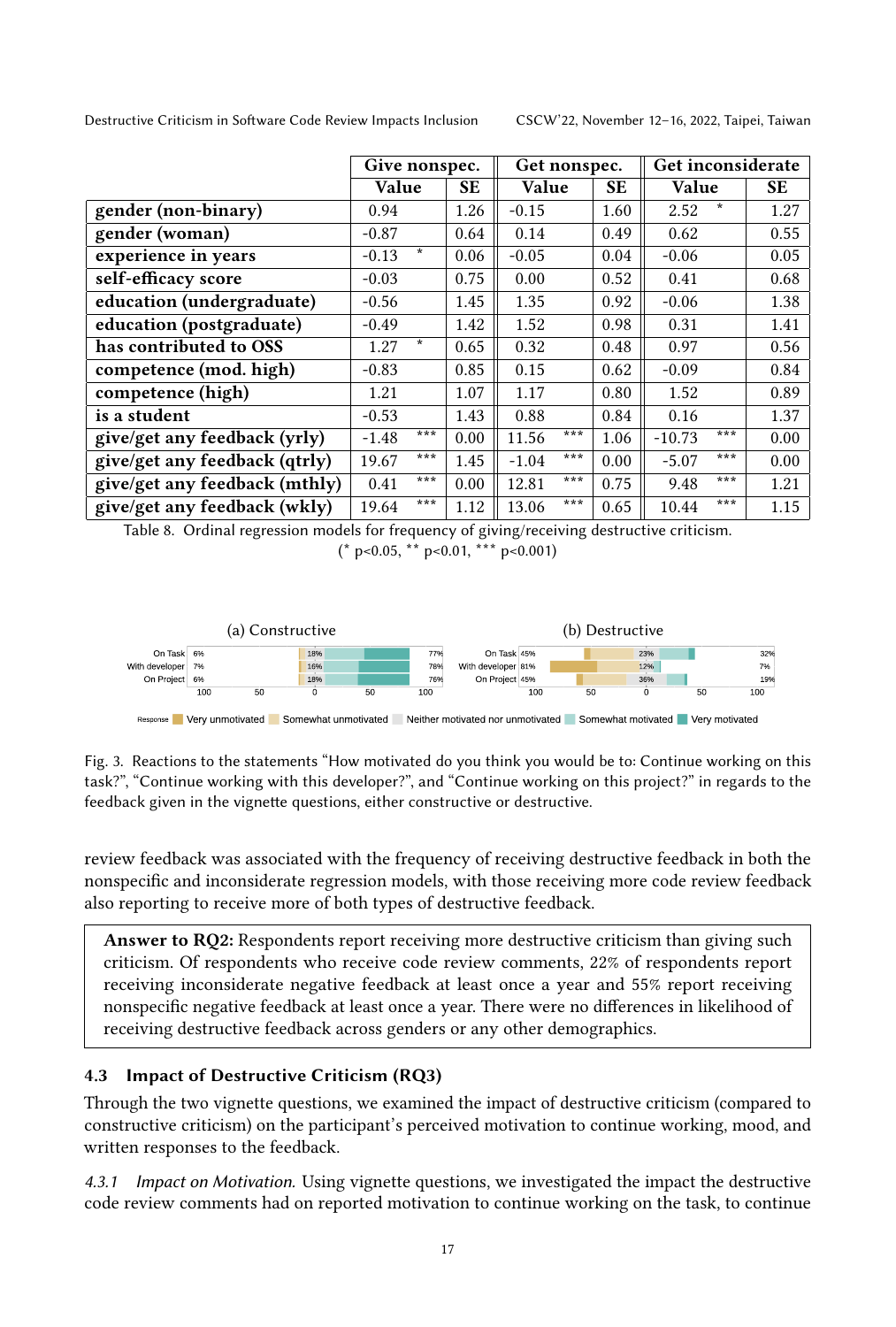CSCW'22, November 12–16, 2022, Taipei, Taiwan Gunawardena et al.

<span id="page-17-0"></span>

|                           | with the developer<br>on the task |           |                         | on the project |         |           |
|---------------------------|-----------------------------------|-----------|-------------------------|----------------|---------|-----------|
|                           | Value                             | <b>SE</b> | Value                   | <b>SE</b>      | Value   | <b>SE</b> |
| gender (non-binary)       | 0.22                              | 1.14      | 0.14                    | 1.37           | $-0.80$ | 1.65      |
| gender (woman)            | $-0.80$                           | 0.46      | $\star\star$<br>$-1.24$ | 0.47           | $-0.42$ | 0.45      |
| experience in years       | $-0.01$                           | 0.04      | 0.01                    | 0.04           | 0.02    | 0.04      |
| self-efficacy score       | 0.08                              | 0.47      | $-0.16$                 | 0.51           | 0.59    | 0.51      |
| education (undergraduate) | 0.29                              | 0.76      | 0.95                    | 0.87           | 0.58    | 0.78      |
| education (postgraduate)  | 0.77                              | 0.76      | 1.26                    | 0.84           | 0.85    | 0.76      |
| has contributed to OSS    | $-0.10$                           | 0.45      | $-0.41$                 | 0.47           | $-0.24$ | 0.45      |
| competence (mod. high)    | 0.44                              | 0.54      | 0.43                    | 0.58           | $-0.06$ | 0.55      |
| competence (high)         | 0.36                              | 0.73      | $-0.40$                 | 0.79           | $-0.95$ | 0.76      |
| is a student              | $-0.38$                           | 0.68      | 0.48                    | 0.72           | $-1.13$ | 0.71      |

Table 9. Ordinal regression models for responses related to motivation to continue working when destructive criticism received in vignette questions.

 $(* p<0.05, ** p<0.01, ** p<0.001)$ 

working with the developer, and to continue working on the project as a whole. In general, all participants reported to be less motivated in all three categories when the vignette included destructive feedback (compared to constructive feedback). This trend can be seen on the Likert scale graphs in Figure [3.](#page-16-1) These differences were all statistically significant with a large effect. The average Likert value for motivation to continue working on the task was -0.13 for destructive and 1.11 for constructive (Mann-Whitney U=1573, p<0.001; Cohen's D=-1.25). For motivation to continue working with the developer, average responses were -1.16 for destructive criticism and 1.14 for constructive criticism (Mann–Whitney U=555.5, p<0.001; Cohen's D=-2.39). For motivation to continue working on the project, the average response was -0.30 for destructive criticism, while it was 1.16 for constructive criticism (Mann-Whitney U=1118.5, p<0.001; Cohen's D=-1.58). The largest effect size is seen in the motivation to continue working with the developer who gave the negative feedback. In an open-ended response, one participant mentioned, "I withdraw myself and become less motivated and less enthusiastic about the work" in reference to receiving destructive criticism.

Gender and other demographic differences: The results of the ordinal regression models (see Table [9\)](#page-17-0) show that women, compared to men, were less motivated to continue working with the developer after receiving destructive criticism. There are no other statistically significant demographic differences.

4.3.2 Impact on Mood. Respondents were also asked how the feedback would make them feel after receiving the constructive and destructive criticism in the vignette questions. Table [10](#page-18-1) shows that positive moods (great, at ease, good, composed) were reported with a much higher prevalence when respondents received constructive feedback compared to destructive feedback. Conversely, negative moods (bad, tense, nervous, uncomfortable) were reported more often when respondents received destructive feedback. Negative moods were reported by 18 out of 89 (20.2%) participants when the feedback was constructive, compared to 84 out of 89 (94.3%) participants when given destructive feedback. This difference is statistically significant ( $\chi^2$ =100.02, p<0.001). This indicates that receiving destructive feedback has a negative effect on developers' moods. This is in line with the tone of the participants' written responses to the criticism received, where negative tones were used only in responses to destructive criticism (see Section [4.3.4\)](#page-19-0). Gender and other demographic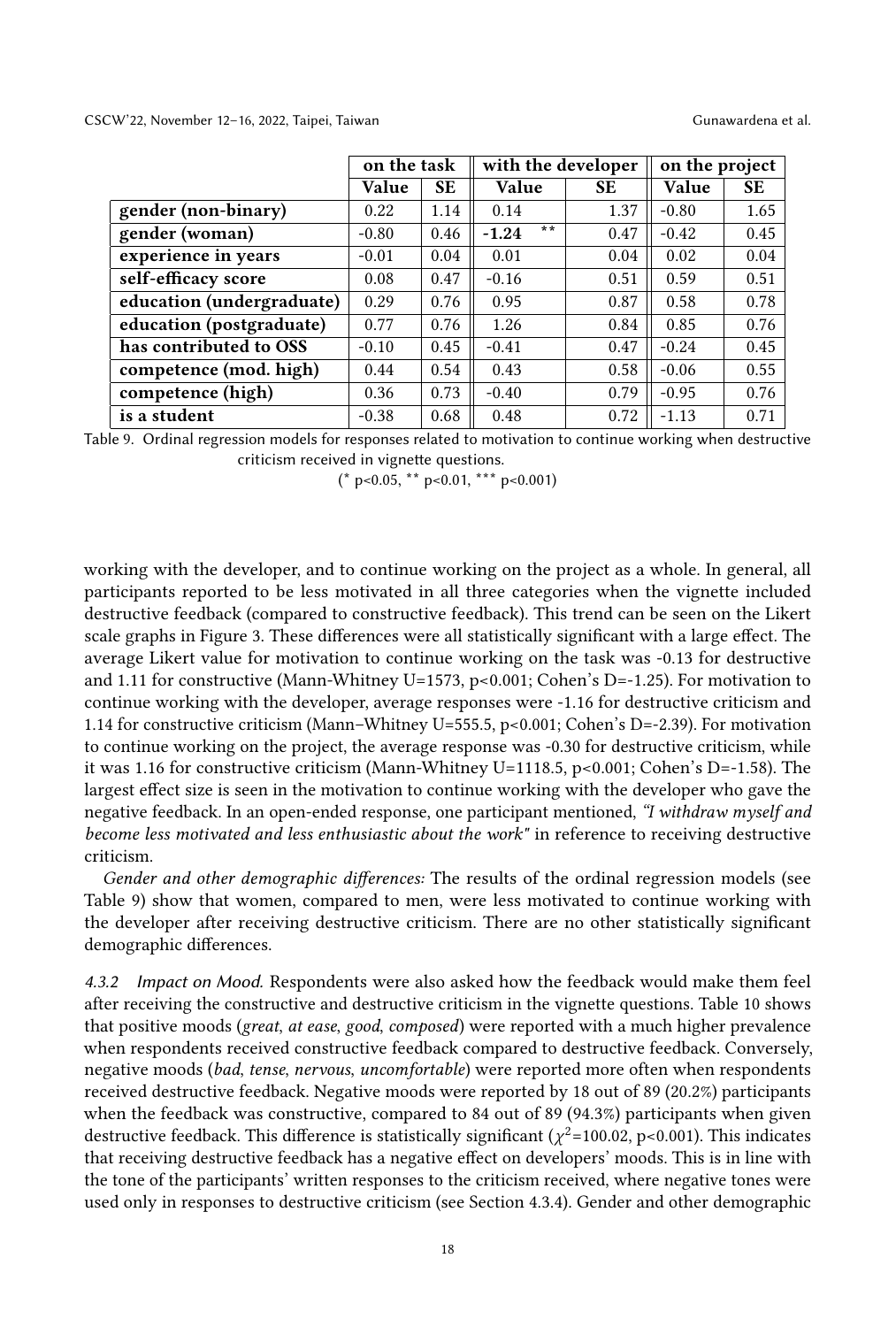<span id="page-18-1"></span>

|                |       | Constructive | Destructive |        |  |
|----------------|-------|--------------|-------------|--------|--|
|                | Count | %            | Count       | $\%$   |  |
| Great          | 16    | 17.20%       | 0           | 0.00%  |  |
| At ease        | 30    | 32.26%       | 5           | 5.38%  |  |
| Good           | 38    | 40.86%       | 3           | 3.23%  |  |
| Composed       | 41    | 44.09%       | 5           | 5.38%  |  |
| <b>Bad</b>     | 5     | 5.38%        | 50          | 53.76% |  |
| <b>Tense</b>   | 5     | 5.38%        | 52          | 55.91% |  |
| <b>Nervous</b> | 7     | 7.53%        | 28          | 30.11% |  |
| Uncomfortable  | 7     | 7.53%        | 59          | 63.44% |  |

Table 10. Participants' perceived mood after receiving constructive and destructive criticism.

differences were not examined given that nearly all participants reported negative moods after receiving destructive criticism.

<span id="page-18-0"></span>4.3.3 Written Response to Feedback. Respondents were also given an option to provide a written response to the feedback using an open-ended question. They were instructed not to write anything if they would not respond to the code review feedback. There was no difference in response rates between the constructive and destructive criticism with 64 of 93 (69%) participants responding to constructive criticism and 66 of 93 (71%) responding to destructive criticism ( $\chi^2$ =0.026, p=0.87).

We also did a deeper analysis of the content of responses. For participants who did provide a written response, responses were analyzed using Thematic Analysis [\[19\]](#page-26-20) as described in section [3.5.](#page-8-2) Across all participants for the two vignette questions, 129 responses were provided to this openended question. Of these, 15 commented on the feedback or their opinion of the feedback rather than writing a written response to the feedback (e.g. "They were unnecessarily rude and could have just pointed out it wasn't necessary and the reasons for it."). These were excluded from the analysis, leaving 114 written responses (61 in response to constructive criticism and 62 in response to destructive criticism). From these, we identified 5 types of responses. While we did not perform any statistical analysis of demographic differences across these response types, given the small sample sizes for each response type, we note any demographic trends for each response type if relevant.

- Ask for more information. 50 of 114 (43.9%) responses requested more information on the feedback. For example, "could you add some explanations on the comments?" This type of response was more common in response to destructive criticism (compared to constructive criticism) with 41 of the 50 responses of this type being in response to destructive criticism. Most of these responses (34 of 50) were from participants with less experience (<=5 years).
- Agree with the criticism. 50 of 114 (43.9%) responses accepted the code review comment as valid. For example, "I guess we don't need a null check, will take it out." This type of response was more common for constructive criticism (compared to destructive criticism) with 42 of the 50 responses of this type being in response to constructive criticism. When the feedback was destructive, most of the responses of this type (7 of 8) came from participants with less experience (<=5 years).
- Disagree with the criticism on a technical level. 13 of 114 (11.4%) responses rejected the code review comment as technically invalid. For example, "The 'instanceOf' will only be triggered if there is no null pointer present thus this is a valid way of checking." This response occurred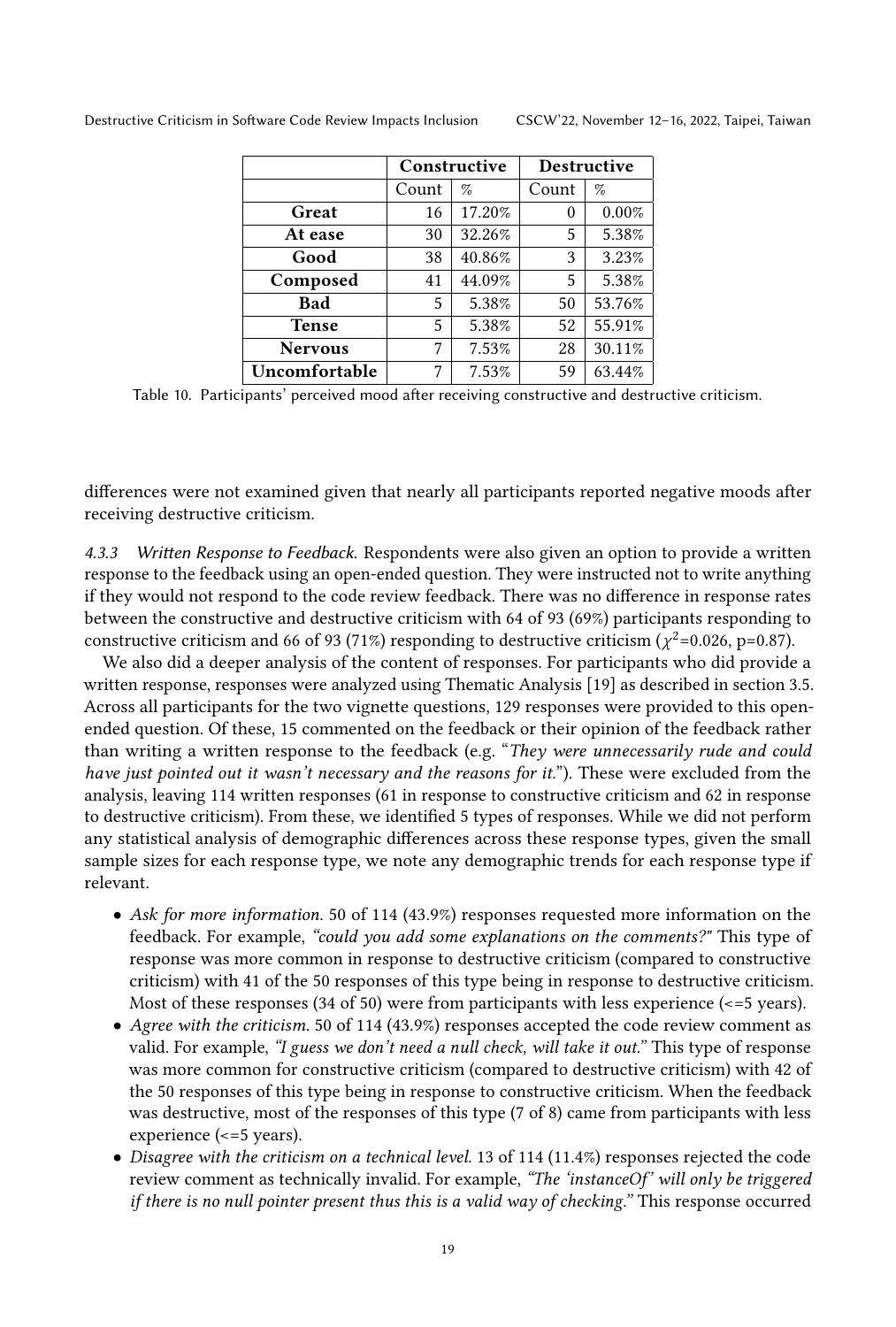at similar rates for both constructive and destructive criticism. Most responses of this type (10 of 13) came from men.

- Disagree with the manner of discourse in the criticism. 8 of 114 (7%) responses stated disapproval on the way the code review comment was written. For example, "If you disagree with  $my$  code you're welcome to provide constructive feedback in accordance with the code of conduct." This type of response was only made in response to destructive criticism. Most of these responses (7 of 8) came from participants with more experience (> 5 years).
- Acknowledge comment reception. 2 of 114 (1.8%) responses simply confirmed the reception of the code review comment by replying similar to "Will review and get in touch if any discussion is required. Thanks for the feedback." This type of response was only given in response to constructive criticism.

It should be noted that some responses were categorized under multiple themes. For example, one participant wrote "Null check is a good practice. Why do you think, null check should not be here?" This comment was categorized as both Disagree with the feedback at a technical level and Ask for more information.

<span id="page-19-0"></span>4.3.4 Written Response Tone. During the thematic analysis, we also categorized the tone of the written responses. Each response was categorized under a single tone. We found six distinct tones evident in the written responses:

- *Neutral.* 58 of 114 (50.9%) of responses were neutral in tone. For example, "Could you please elaborate? Do you mean this logic should be simpler or to be extracted to a separate method?" Neutral responses were more common in response to destructive criticism (43 of 58 made in response to destructive criticism).
- Gratitude. 42 of 114 (36.8%) of responses conveyed a thankfulness for the feedback. For example, "Thanks for your feedback, xxx. It makes the code cleaner and more readable. I will update the pull request." This tone was used more commonly in response to constructive criticism (39 of 42 were in response to constructive criticism). The majority of responses showing gratitude (27 of 42) were made by participants with less experience (<=5 years).
- Apology. 5 of 114 (4.4%) of responses apologized for the problem in the code. For example, "Oh okay sorry, I'll take it out." This tone was only used in response to destructive criticism. Four of the five responses that were apologetic came from women. All responses that were apologetic came from participants with <= 5 years of experience.
- Praise. 5 of 114 (4.4%) conveyed an admiration for the problem being detected by the code reviewer. For example, "Good catch, removed". This tone was used more commonly in response to constructive criticism (4 of 5 were in response to constructive criticism). Four of the five responses that conveyed praise were made by men.
- Sarcasm. 2 of 114 (1.8%) of the responses were sarcastic. For example, "Please, enlighten me with the improvements that could be made to this code snippet and an explanation on why you think this manner of solving the bug is 'obtuse'." This tone was only used in response to destructive criticism.
- Anger. 2 of 114 (1.8%) of the responses expressed annoyance or hostility towards the feedback. For example, "what the heck?? wanna explain why?" This tone was only used in response to destructive criticism.

Answer to RQ3: Compared to constructive criticism, destructive criticism negatively impacts motivation to continue working and mood of the participants. Women were less motivated to continue working with the developer who gave the feedback.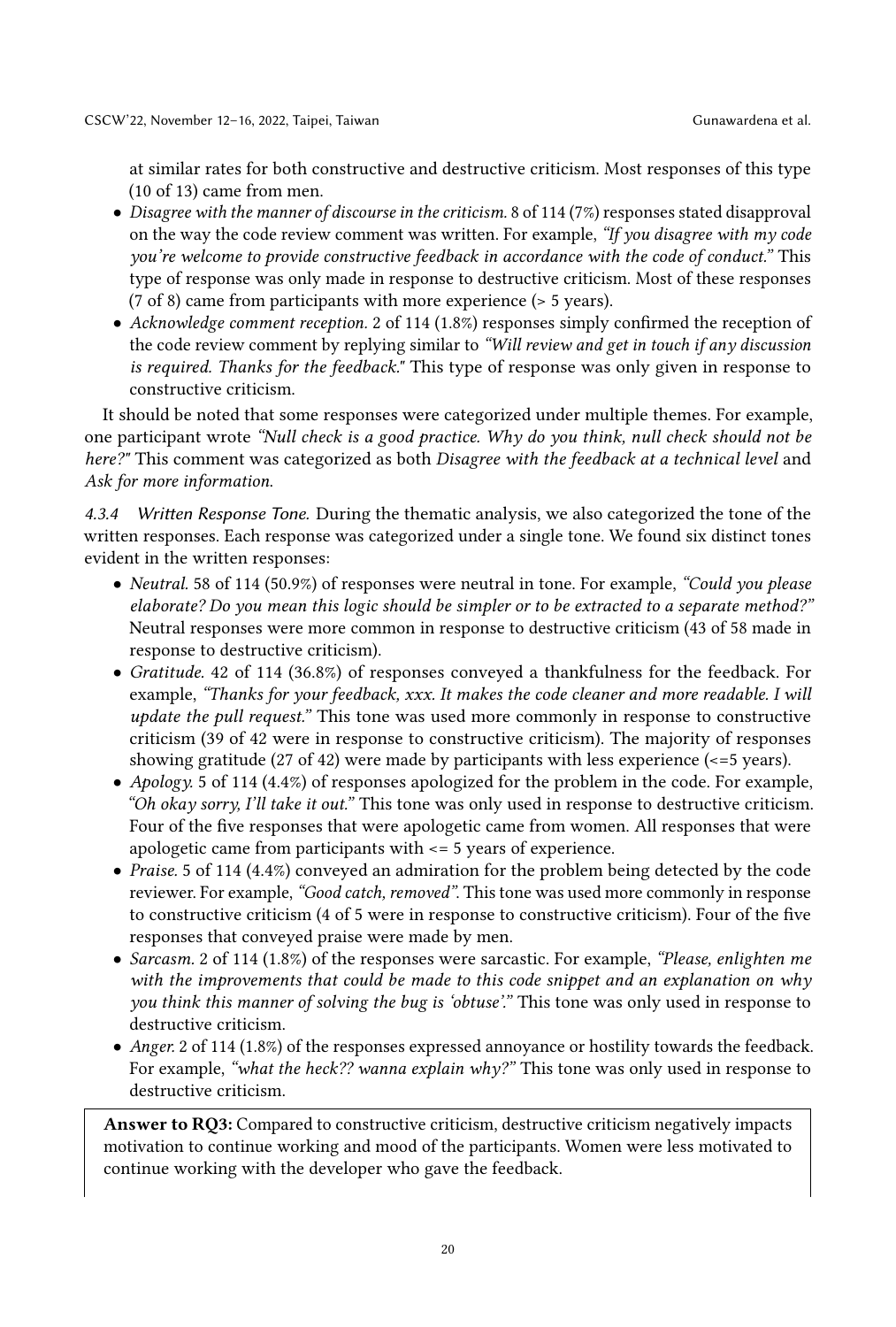Participants responded to destructive criticism to ask for more information and disagree with the manner of discourse. For constructive criticism, participants most commonly responded to agree with the criticism. The majority of responses were neutral in tone. However, participants also showed anger, sarcasm, and apology in response to destructive criticism. For constructive criticism, gratitude and praise were more common.

### <span id="page-20-0"></span>5 DISCUSSION

In this section, we discuss the threats to validity and implications of this research.

### <span id="page-20-1"></span>5.1 Threats to Validity

The validity and reliability of the questionnaire itself is a potential threat to validity, since the questionnaire was designed by the research team. We used Cronbach's Alpha [\[27\]](#page-26-21) to measure the internal consistency reliability of our questionnaire (excluding the open-ended response questions). The Cronbach's Alpha score for all items was 0.702, indicating good overall internal reliability. To improve the validity of the questionnaire, we performed a pilot study to ensure respondents interpreted our questions how we intended. Future work can replicate our study to further validate the reliability and validity of the questionnaire.

Related to the reliability and validity of the questionnaire, we used vignettes to examine the impact of constructive and destructive criticism. This allowed us to isolate the effect of constructive versus destructive criticism since we were able to present two versions of the same scenario-based question where all conditions (e.g. same scenario, same code snippet) are fixed except for the type of criticism received. This enabled us to clearly examine the differences between the two types of criticism. However, this also introduces a threat in that we do not know if our results will hold in more realistic settings. To mitigate this bias, we used real code snippets and code review comments from open source software projects to make the vignettes as close as possible to reality. The scenarios used were also designed to be as concrete and detailed as possible to minimize the bias [\[1\]](#page-25-12). Further, vignette-based questions have been shown to produce more reliable opinions than more abstract opinion-based questions [\[1\]](#page-25-12), and they provide the benefit of not having to subject participants to the negative treatment of unexpected destructive criticism. Despite these mitigation techniques, the threat remains that participants may respond differently in a realistic scenario, and we encourage future field research of destructive criticism in software code review.

The vignettes also introduce a threat that we are asking participants to imagine how they would react to feedback rather than studying their actual reactions. Research has found that people are generally good at assessing their own intentions in hypothetical situations, but this may introduce affective forecasting biases where participants overestimate the intensity of their reactions in the hypothetical situations [\[82\]](#page-28-14). To mitigate this bias, we compared responses between the two types of criticism. We saw significant differences in anticipated reactions between the two types of criticism, with significantly more negative reactions being reported for destructive criticism. Even so, it is possible that the intensity of the reported reactions is overestimated. Further, in the vignette-style questions, participants were asked to consider how receiving feedback in a hypothetical situation would make them feel. We did not ask participants about their current mood before reading the vignettes, which could impact their perceived moods in the hypothetical situations. However, this threat also exists in real world settings where the mood of software developers can impact how they react to feedback. Future work could investigate specifically how someone's mood impacts their reactions to destructive criticism.

The order in which each type of feedback is presented could also introduce a bias (question order bias). To mitigate this, the order in which participants received each type of feedback was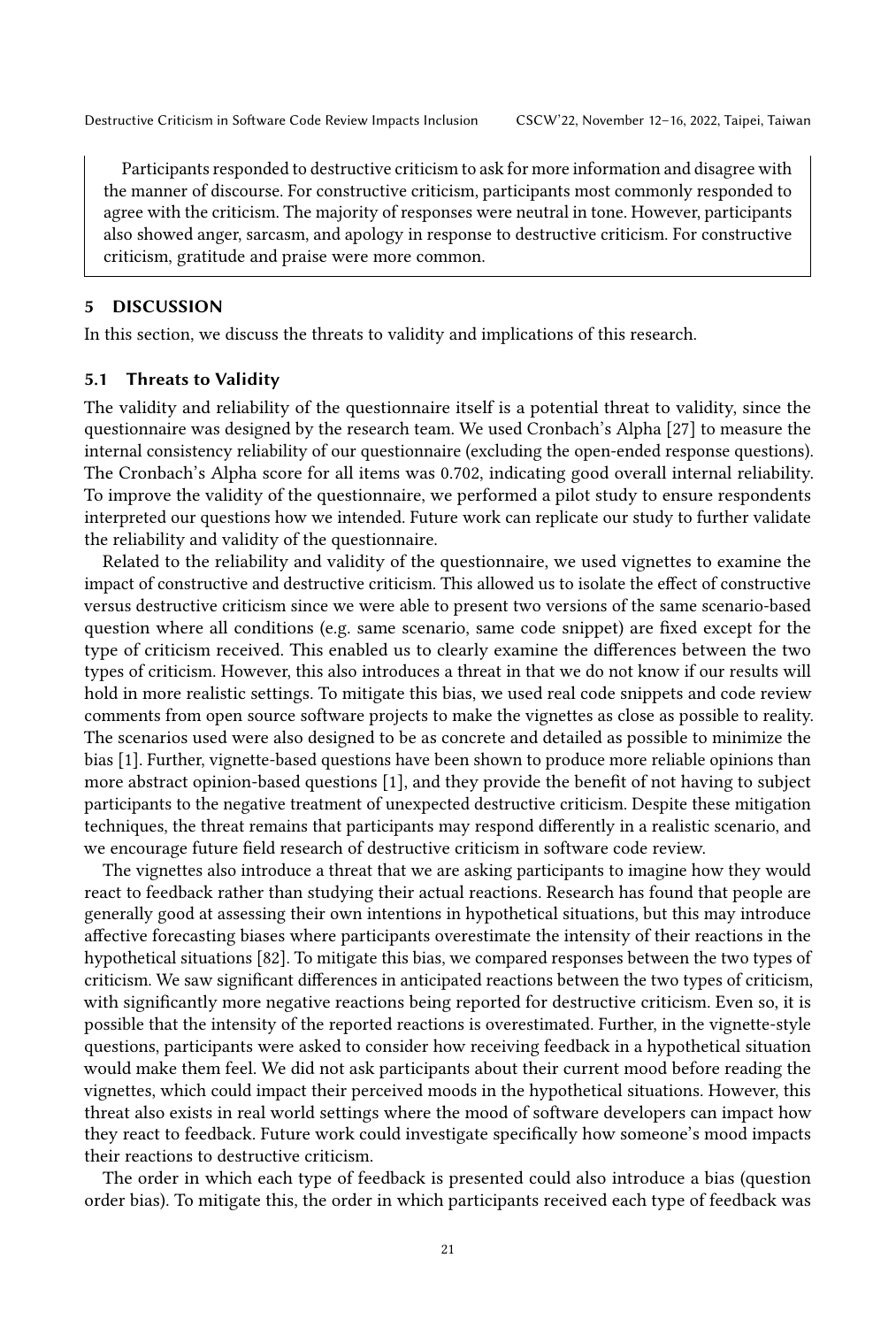randomized, with roughly half of the participants receiving the destructive criticism first and the remainder receiving constructive criticism first. Nonetheless, question ordering may have affected responses for questions where we did not randomize orderings.

Another potential threat is the social desirability bias, where participants answer questions based on what they believe will make them appear more favorable. This was mitigated by having an anonymous questionnaire, where participant identity was unknown to the researchers. Despite this, a threat still exists that responses were impacted by social desirability bias.

Convenience sampling, used in this study to recruit participants, is a non-probabilistic sampling method and a possible source of bias [\[38\]](#page-26-18). The target population of this study were software practitioners. We recruited participants by advertising the questionnaire on social media such as Facebook and Twitter and online software developer communities (e.g. local software meetup groups). Additionally, all respondents who completed the survey were self-selected, which introduces a self-selection bias. We received an equal number of responses from men and women and three responses (3.2%) were from non-binary people. This gender breakdown is not representative of the software industry as a whole, but it did enable us to examine gender differences, which was the goal of this research. Nevertheless, the sample may not be representative of all software developers, and the code review habits and perceptions of the participants may not generalize to all software practitioners. To mitigate this bias, we advertised the questionnaire invitation on a variety of channels to encourage a diverse set of participants. Also, when advertising the questionnaire, the goal was described as understanding the impacts of feedback in software code review, without revealing the researchers focus on destructive criticism, to aim for a broader set of participants not limited to only those who care about the impact of destructive criticism. However, our results might not generalize outside the sample. Replications of this study in the future can further validate our findings.

Another threat to validity is the potential exclusion of some confounding variables. There are many variables that could potentially impact how software developers perceive destructive criticism. While we made an effort to include potential confounding factors, such as competence in software development and level of education, it is possible that there are other confounding variables that we have missed. For example, the *existence of a code of conduct*, which describes expectations around code review comments, could impact how participants perceive criticism received during code review. Codes of conduct are designed to prevent destructive criticism, and they typically describe mechanisms for reporting violations [\[63,](#page-27-20) [78\]](#page-28-15). Therefore, it is possible that a code of conduct could reduce the impact of destructive criticism since the recipient would be aware that such behavior should not be tolerated. Another potential confounding variable is the participants' sensitivity to criticism. Prior research found that people have varying levels of sensitivity to criticism and that sensitivity to criticism can affect motivation [\[6\]](#page-25-13). Differing levels of sensitivity of criticism could possibly explain some of the contrasting opinions on the appropriateness of destructive criticism identified in this study. Future studies can continue to investigate additional factors that impact perceptions of destructive criticism.

Finally, the statistical analysis performed on the survey responses was done using ordinal logistic regression, using linear variables. Therefore, non-linear effects could potentially exist between variables, which have not been discovered in this analysis. Due to the number of participants and the number of variables considered, it is not possible to identify potential non-linear effects with any statistical significance. Therefore, only linear models were used for the statistical analysis of responses. Future work can explore any potentially more complex non-linear effects between the variables studied with a larger sample size of participants.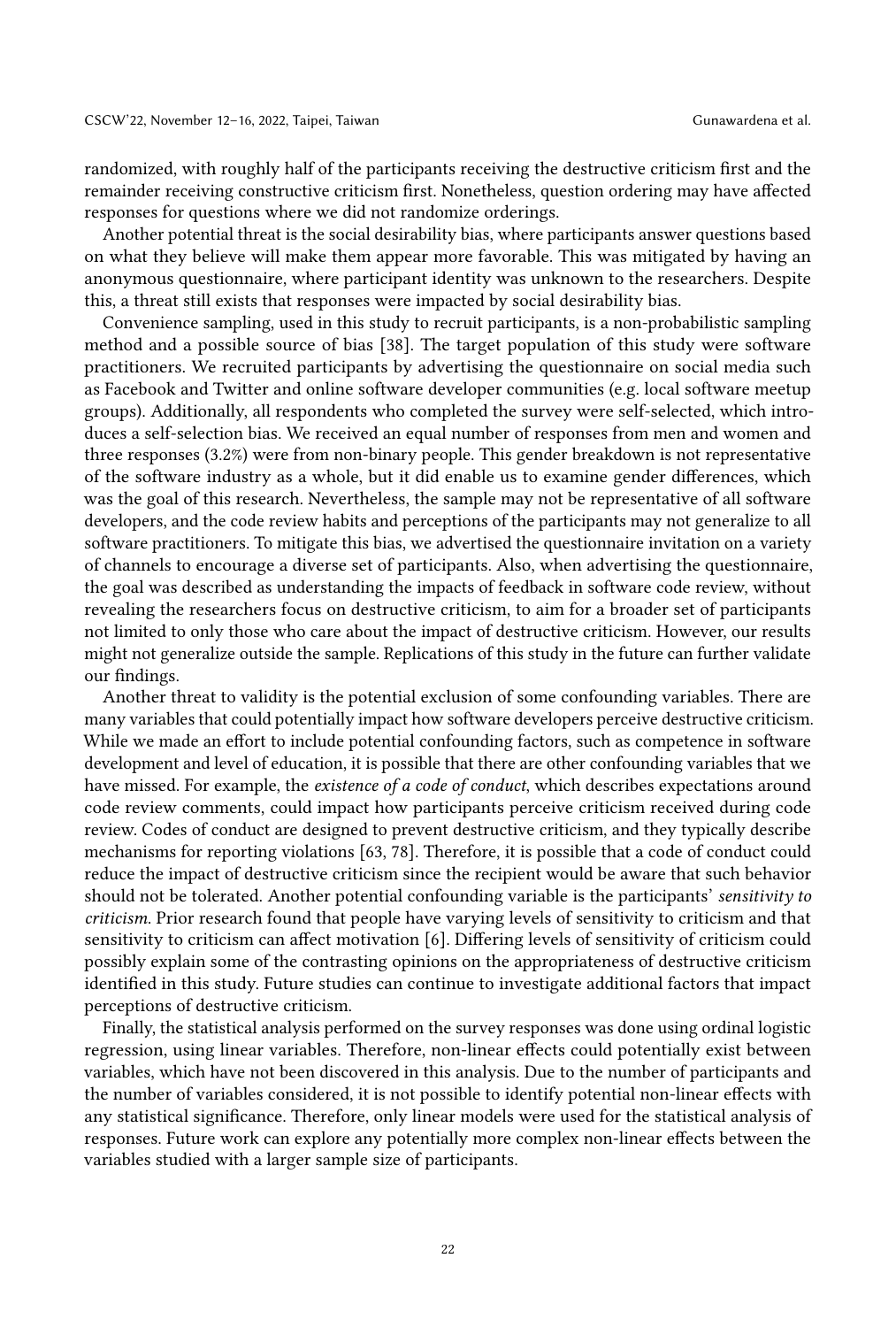### 5.2 Implications and Future Work

Opinions on appropriate software code review are varied. While participants at an abstract level agreed that destructive criticism was harmful, opinions were mixed on whether destructive criticism was acceptable if the outcome was improved code quality. In open-ended responses, some participants voiced that inconsiderate feedback was always unacceptable while others believed it was necessary at times. This split is also evident in the open source software community. While many projects have begun to adopt codes of conduct, there are vocal opponents to codes of conduct who believe that being expected to conform to certain standards is against the democratic principles of open source software and that source code quality will suffer without brutal honesty. Some have gone as far as starting an opposition "No Code of Conduct" movement, boycotting projects with codes of conduct<sup>[3](#page-22-0)</sup>. Future work could investigate whether these differences in opinions can be attributed to differences in sensitivity to criticism [\[6\]](#page-25-13). If sensitivity to criticism is an important factor, this could have important implications for code of conduct design. In this case, it would be important to convey the importance of not giving destructive criticism to those with less sensitivity who might not understand the impacts of such criticism on those with greater sensitivity. It is also possible that such variations in perceptions around the acceptableness of destructive criticism also exist for workers in other domains. Thus, future work could study perceptions of destructive criticism and its relation to sensitivity to criticism more broadly.

In our study, significantly more participants reported receiving destructive criticism compared to those who reported giving destructive criticism. It is possible that responses were impacted by social desirability bias, and participants did not want to admit to giving destructive criticism to look better. It is also possible that it was difficult for some participants to admit to giving destructive criticism due to cognitive dissonance. Cognitive dissonance theory states that people have a desire to align their actions and their beliefs [\[40\]](#page-26-22), so someone who believes that destructive criticism is wrong may not be able to admit, even to themselves, that they give such criticism. Thus, it is possible that the amount of destructive criticism given was under-reported. Of course, this disparity could also be due to the fact that only a small number of individuals give a majority of the destructive criticism. Future work can investigate through observational studies whether most destructive criticism originates from a small number of people. It would also be interesting to understand whether the number of people giving destructive criticism varies across domains.

Giving destructive criticism could be unintentional. Some participants noted that, even with good intentions, feedback can result in a negative reaction in the recipient and that it is difficult to always get it right when providing criticism. The consequences of inconsiderate feedback can be quite severe with respondents noting that it can shake their confidence, lower their motivation and enthusiasm, and cause conflict in teams. While improved guidelines could be useful for some projects, many guidelines already exist that encourage reviewers to write both specific and considerate code review feedback (e.g. Google's code review guidelines<sup>[4](#page-22-1)</sup>). However, despite such guidelines, participants in this study still report receiving both nonspecific and inconsiderate code review feedback. What is considered to be specific and considerate could also be subjective, making it difficult for code reviewers to know how their feedback will be received. Another possibility for the disparity between the number of participants reporting giving and the number reporting receiving destructive criticism could be a lack of awareness of how feedback is being interpreted by the recipient. This lack of awareness on how criticism will be received could potentially span across domains. Thus, these findings could be applicable more broadly and future work could investigate better ways to improve awareness more generally.

<span id="page-22-0"></span><sup>3</sup>https://github.com/domgetter/NCoC

<span id="page-22-1"></span><sup>4</sup><https://google.github.io/eng-practices/review/reviewer/comments.html>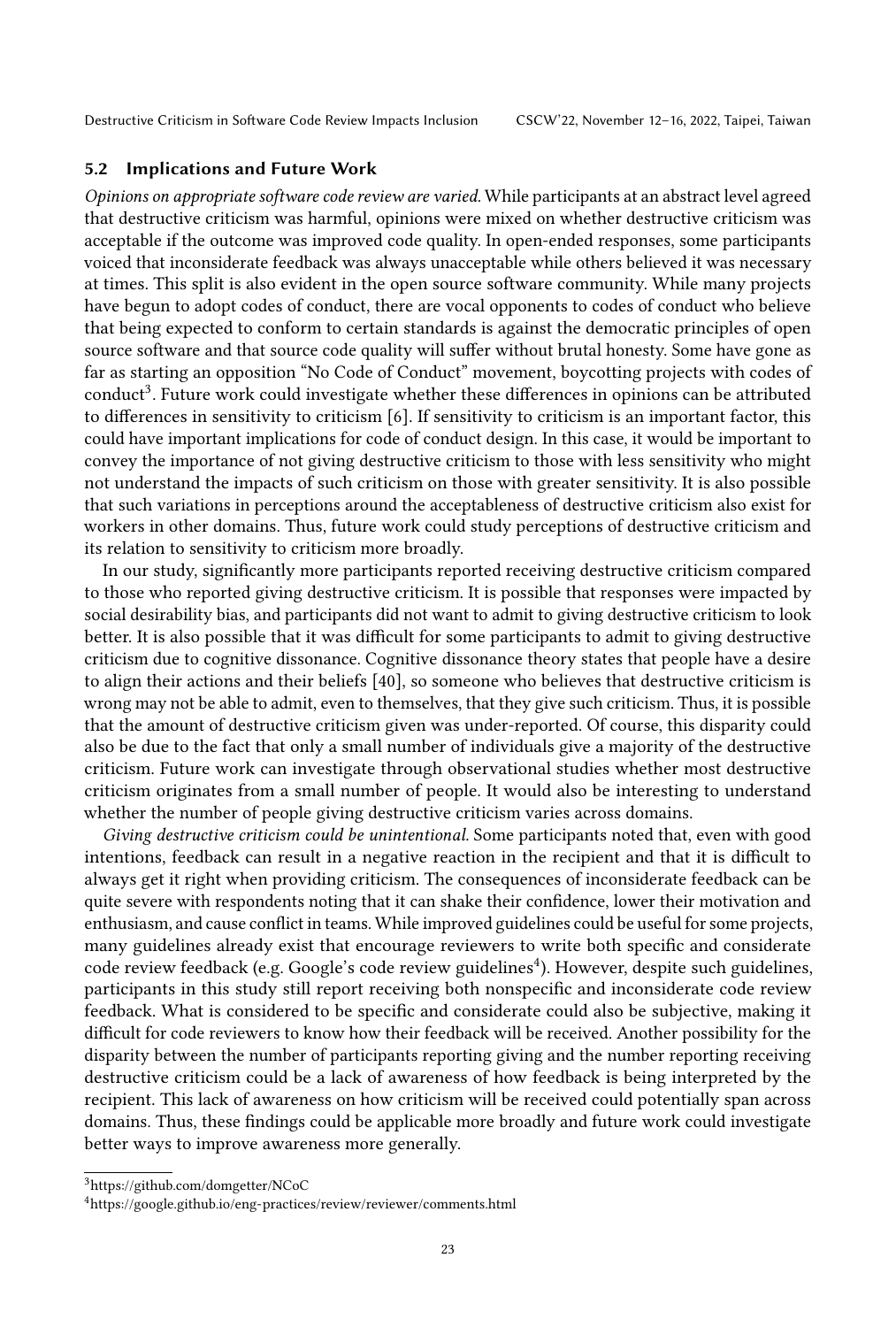In the software industry, one potential solution would be additional tool support for code review comments. Tools that automatically detect toxic comments, such as the Sentiment Bot<sup>[5](#page-23-0)</sup> and the Safe Space Bot<sup>[6](#page-23-1)</sup> available on GitHub, could be used prevent toxic language in code review comments. Additionally, since code review feedback without explicitly toxic language can still be taken negatively by the receiver, code review tools could also integrate a mechanism to give feedback on code review comments. This would enable code reviewers to be aware of how their feedback is being received. Very few participants provided written feedback in response to the criticism they received in the questionnaire that disagreed with the manner of discourse in the destructive criticism. While some participants noted that they would directly address inconsiderate feedback with the giver, others said they would avoid confrontation and would not vocalize their concerns. One participant complained that it is currently not possible to know how code authors react to their feedback. "I'm very aware of what comments can do and constantly try to not criticise in an unfriendly way, formulating everything as a question or similar. Also there is sadly never a conversation later on how the review was received, no feedback to me on whether it was appropriate or hurt the recipient. I'd like such feedback." Tool designers could consider integrating this functionality to encourage code reviewers to better consider the impact of their feedback delivery. Given that some code authors do not feel comfortable calling out inappropriate criticism, this feature would need to be designed to enable a safe way to provide this feedback. This may be in contrast to the "everything is open" philosophy of open source software. Thus, future research should investigate how to best design this feature for it to be adopted by open source software teams. Similarly, tools could be devised for other domains to promote constructive feedback.

Given the transparency in many collaborative software development platforms [\[28\]](#page-26-23), inconsiderate criticism can be even more problematic given its public nature. This was noted by a participant who said, "It becomes a much bigger problem if the reviewer puts the person on the spot in front of other people (or shaming in the public channel) about the quality of code in the review - then things would start to get personal." It would also be important to include in code review guidelines what type of feedback is inappropriate in a public venue.

Another possible reason destructive criticism could be given during software code review is external pressure or stress of the developers doing the code review. Modern software development methodologies have moved towards frequent or even continuous delivery [\[11,](#page-25-14) [12\]](#page-25-15). While more frequent releases bring many benefits, research has also found that they put pressure on software developers and cause stress [\[69\]](#page-27-21). Sarker et al. found that developers communications are both more negative and terser when developers are stressed [\[66\]](#page-27-22). Thus, it is possible that destructive criticism is an unintentional consequence of stress and pressure on software teams. The link between stress and destructive criticism should be further investigated by future research, and, if such a link is identified, additional support should be provided to help developers minimize stress to improve inclusion on software teams. The link between stress and destructive criticism would also be important in other domains.

Gender differences. Women were less likely than men to believe destructive criticism was appropriate, and they also reported they would be significantly less motivated to continue working with the developer after receiving destructive criticism. Previous studies on destructive feedback identified gender differences, but only in the case of some types of tasks [\[2,](#page-25-9) [10\]](#page-25-3). Compared to the tasks in these previous studies (e.g., clerical work and proofreading), writing software code involves more knowledge creation. Thus, our findings are important to understand gender differences in the effects of destructive criticism. Specifically, gender differences do exist when considering

<span id="page-23-0"></span><sup>5</sup>https://probot.github.io/apps/sentiment-bot

<span id="page-23-1"></span><sup>6</sup>https://github.com/charliegerard/safe-space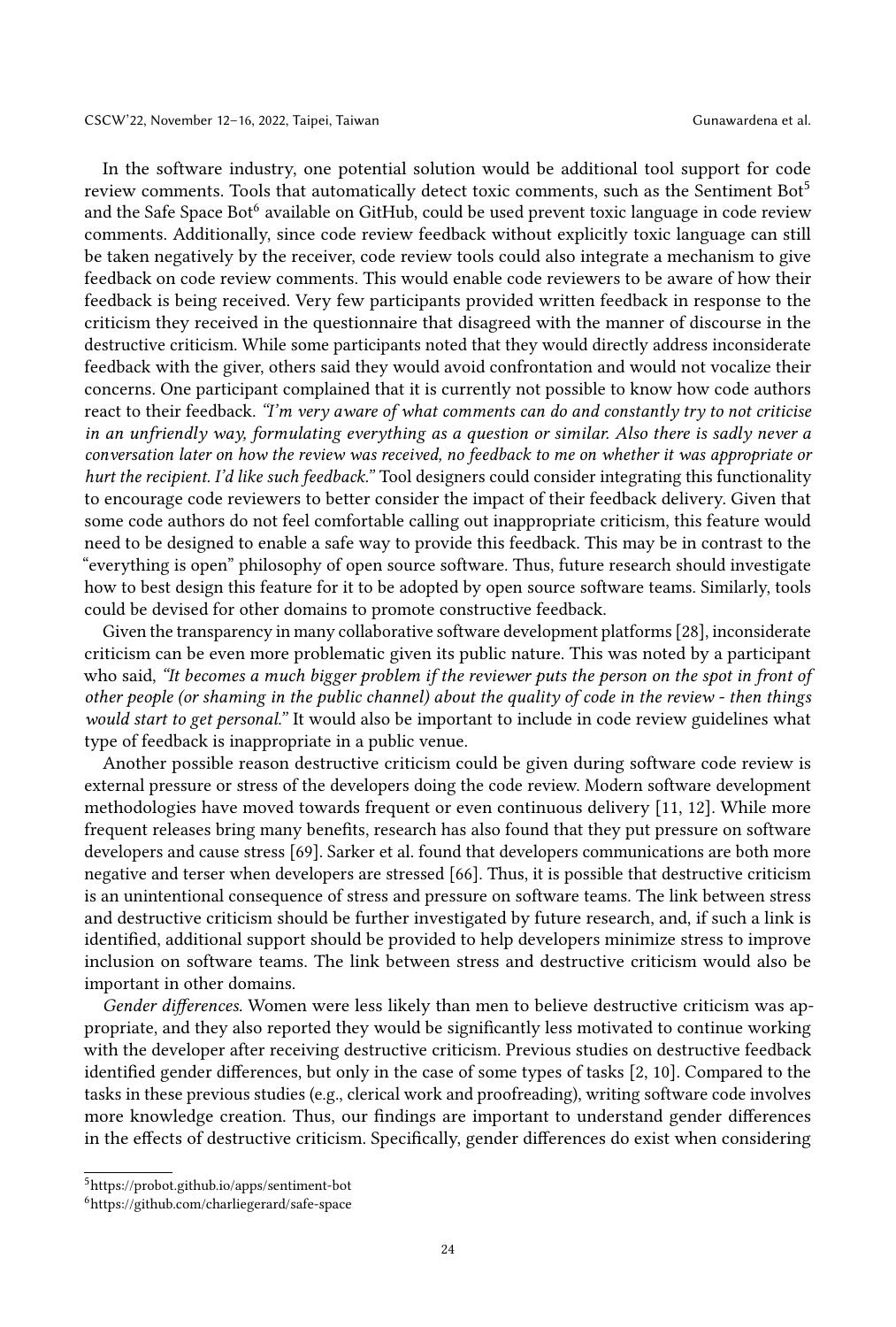destructive criticism in software code review. This gender difference could be due to women being under-represented in the software industry and already feeling like they don't fit in as found by more recent studies [\[30,](#page-26-24) [68,](#page-27-23) [80\]](#page-28-1). Thus, receiving destructive, inconsiderate criticism could reinforce these feelings of lack of belonging. In their written responses to feedback, women apologized more when receiving destructive criticism and less commonly disagreed technically with the feedback, compared to men. This could be due to a tightrope bias, where women are perceived to have a more narrow band of socially acceptable behavior [\[50\]](#page-27-1). Yet, a similar number of men and women wrote responses to destructive criticism which disagreed with the discourse of the feedback. However, the number of respondents who vocalized their disagreement with destructive criticism in a written response to the feedback was rather small. Thus, we recommend future studies of destructive criticism to consider the gender balance of the domain of study when interpreting their results.

Outside of the destructive criticism literature, our results are also in line with findings from education research, particularly studies that examine girls learning how to code. Studies have found that girls' motivations are influenced by both positive and negative emotions [\[23,](#page-26-25) [44\]](#page-26-26). Since our results found that destructive criticism was associated with negative moods while constructive criticism was associated with positive moods, this may help to explain why women in our study were less motivated to continue working with the developer after receiving destructive criticism.

Non-binary participants. Due to the low number of non-binary participants, we do not know if their responses are representative. We discuss their responses here at a high-level, but caution against drawing conclusions from the responses. We can see from Table [6](#page-12-0) that the three non-binary participants reported less agreement with the statements that destructive criticism received in the vignette questions would help to improve their code and that it was appropriate. The coefficients for both of these models are highest for the non-binary gender independent variable, showing their disagreement with these statements was more extreme compared to other participants. Table [7](#page-13-0) shows that non-binary participants tended to slightly agree that they do not mind receiving inconsiderate feedback as long as the feedback would help to improve code quality. In terms of frequency of destructive feedback, 2 of the 3 non-binary respondents reported receiving inconsiderate negative feedback in the past year, but none report giving inconsiderate feedback. The non-binary participants reported receiving more inconsiderate feedback (see Table [8\)](#page-16-0). Non-binary participants did report giving nonspecific feedback in the past year. Only one non-binary participant reported to receive nonspecific feedback.

Table [9](#page-17-0) shows non-binary participants also reported being less motivated to continue working on a project after receiving destructive criticism. However, they reported being still slightly motivated to continue working on the task and with the developer. This is in contrast to women, who were most unmotivated to continue working with the developer who gave the destructive criticism. The only open-ended survey response from a non-binary participant indicated that destructive criticism impacts an individual's confidence in the future, even if working on different code with different people. Thus, there could be important implications for retention of non-binary software developers that warrants further investigation. Recent calls have been made for software engineering research to consider the full gender spectrum [\[41,](#page-26-27) [70\]](#page-28-2). We suggest using purposive or respondent-driven sampling techniques in future research studies to obtain responses across the gender spectrum [\[8\]](#page-25-16). Similarly, future studies of destructive criticism in other domains should consider the full gender spectrum.

### <span id="page-24-0"></span>6 CONCLUSION

Destructive criticism is known to cause negative effects on its receiver [\[10,](#page-25-3) [13\]](#page-25-8). This has been observed in many contexts outside software engineering. However, this is the first study to apply the destructive criticism lens to software code review. In a survey of 93 software practitioners, we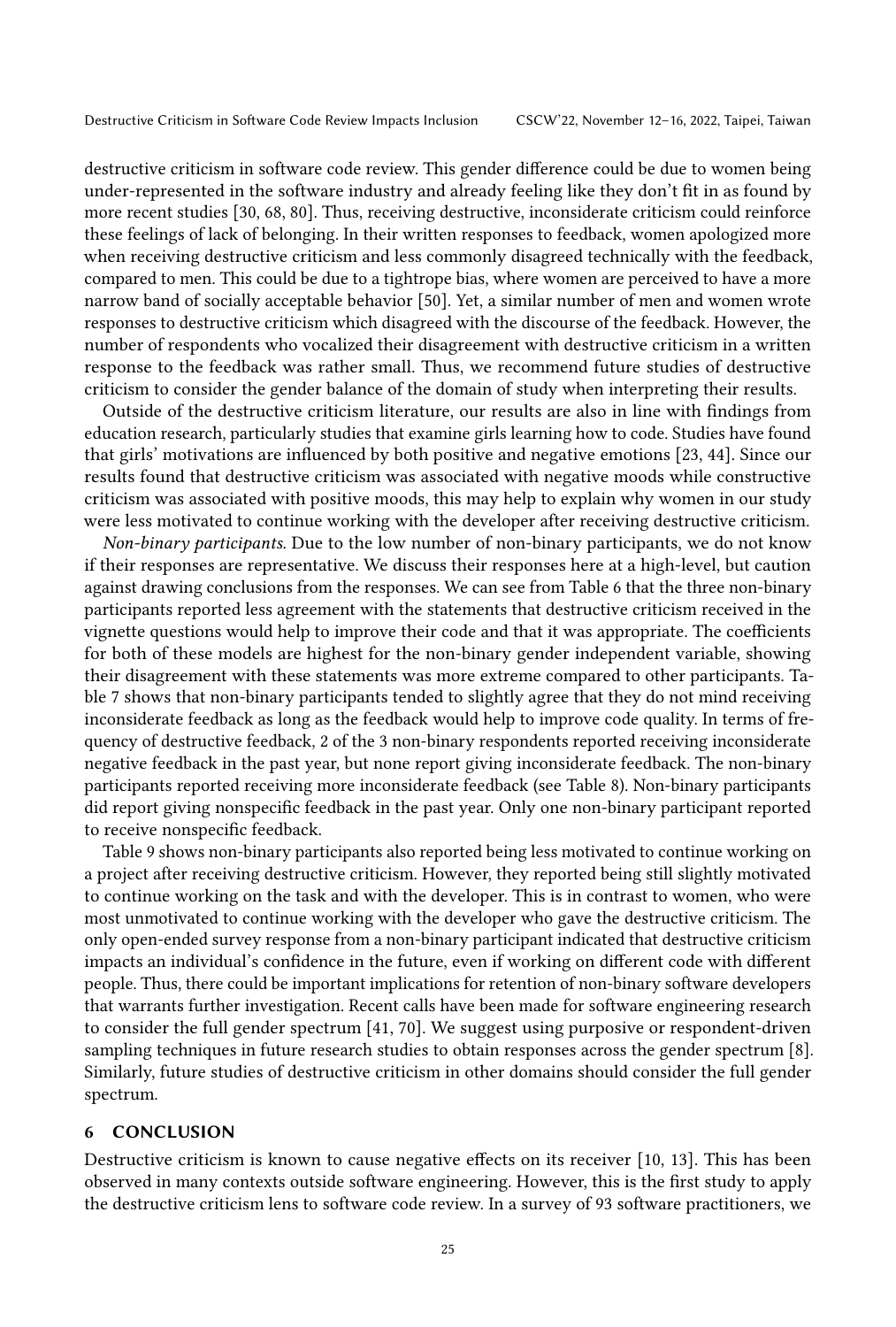found that destructive criticism had a negative impact on participants' moods and motivation to continue working. We found that the impact of destructive criticism was greater for women, who reported to be more unmotivated to continue working after receiving destructive criticism. Women were also more likely to believe destructive criticism was inappropriate.

The findings presented in this paper show that there are conflicting opinions on destructive criticism. Yet, given that the impacts of destructive criticism can be large, we believe it is important to work towards shifting the culture of code review in the software industry. We have discussed potential future work that can move in this direction including the creation of mechanisms to allow code reviewers to become aware when they provide destructive criticism, guidelines on when code review feedback on public channels is inappropriate, and further research on the association between stress and time pressure and destructive criticism.

### ACKNOWLEDGEMENT

We thank the study participants for their time. This work was supported by a Google Faculty Research Award (KB).

### **REFERENCES**

- <span id="page-25-12"></span>[1] Cheryl S Alexander and Henry Jay Becker. 1978. The use of vignettes in survey research. Public opinion quarterly 42, 1 (1978), 93–104.
- <span id="page-25-9"></span>[2] Kelly M Allred and Dianne L Chambless. 2018. Racial differences in attributions, perceived criticism, and upset: A study with Black and White community participants. Behavior therapy 49, 2 (2018), 273–285.
- <span id="page-25-7"></span>[3] Anonymous. 2014. Leaving Toxic Open Source Communities. [https://modelviewculture.com/pieces/leaving-toxic](https://modelviewculture.com/pieces/leaving-toxic-open-source-communities)[open-source-communities](https://modelviewculture.com/pieces/leaving-toxic-open-source-communities)
- <span id="page-25-2"></span>[4] Anonymous. 2016. I worked on Facebook's Trending team – the most toxic work experience of my life. [https://www.](https://www.theguardian.com/technology/2016/may/17/facebook-trending-news-team-curators-toxic-work-environment) [theguardian.com/technology/2016/may/17/facebook-trending-news-team-curators-toxic-work-environment](https://www.theguardian.com/technology/2016/may/17/facebook-trending-news-team-curators-toxic-work-environment)
- <span id="page-25-11"></span>[5] Neal M Ashkanasy, Charmine EJ Härtel, and Wilfred J Zerbe. 2000. Emotions in the workplace: Research, theory, and practice. Quorum Books/Greenwood Publishing Group.
- <span id="page-25-13"></span>[6] Gordon D. Atlas. 1994. Sensitivity to Criticism: A New Measure of Responses to Everyday Criticisms. Journal of Psychoeducational Assessment 12, 3 (1994), 241–253.
- <span id="page-25-4"></span>[7] Alberto Bacchelli and Christian Bird. 2013. Expectations, outcomes, and challenges of modern code review. In in Proc. 2013 35th International Conference on Software Engineering (ICSE). 712–721.
- <span id="page-25-16"></span>[8] Sebastian Baltes and Paul Ralph. 2020. Sampling in software engineering research: A critical review and guidelines. arXiv preprint arXiv:2002.07764 (2020).
- <span id="page-25-0"></span>[9] Lecia Barker, Cynthia Mancha, and Catherine Ashcraft. 2014. What is the impact of gender diversity on technology business performance. Research Summary [Internet] (2014).
- <span id="page-25-3"></span>[10] Robert A Baron. 1988. Negative effects of destructive criticism: Impact on conflict, self-efficacy, and task performance. Journal of Applied Psychology 73, 2 (May 1988), 199.
- <span id="page-25-14"></span>[11] Len Bass, Ingo Weber, and Liming Zhu. 2015. DevOps: A software architect's perspective. Addison-Wesley Professional.
- <span id="page-25-15"></span>[12] Kent Beck, James Grenning, Robert C. Martin, Mike Beedle, Jim Highsmith, Steve Mellor, Arie van Bennekum, Andrew Hunt, Ken Schwaber, Alistair Cockburn, Ron Jeffries, Jeff Sutherland, Ward Cunningham, Jon Kern, Dave Thomas, Martin Fowler, and Brian Marick. 2001. Manifesto for Agile Software Development.
- <span id="page-25-8"></span>[13] Frank D Belschak and Deanne N Den Hartog. 2009. Consequences of positive and negative feedback: The impact on emotions and extra-role behaviors. Applied Psychology 58, 2 (Apr 2009), 274–303.
- <span id="page-25-1"></span>[14] Amel Bennaceur, Ampaeli Cano, Lilia Georgieva, Mariam Kiran, Maria Salama, and Poonam Yadav. 2018. Issues in Gender Diversity and Equality in the UK. In in Proc.1st International Workshop on Gender Equality in Software Engineering. 5–9.
- <span id="page-25-10"></span>[15] Kelly Blincoe, Giuseppe Valetto, and Daniela Damian. 2015. Facilitating coordination between software developers: A study and techniques for timely and efficient recommendations. IEEE Transactions on Software Engineering 41, 10 (2015), 969–985.
- <span id="page-25-6"></span>[16] Amiangshu Bosu and Jeffrey C Carver. 2013. Impact of peer code review on peer impression formation: A survey. In 2013 ACM/IEEE International Symposium on Empirical Software Engineering and Measurement. 133–142.
- <span id="page-25-5"></span>[17] Amiangshu Bosu, Jeffrey C Carver, Christian Bird, Jonathan Orbeck, and Christopher Chockley. 2016. Process aspects and social dynamics of contemporary code review: Insights from open source development and industrial practice at microsoft. IEEE Transactions on Software Engineering 43, 1 (Jun 2016), 56–75.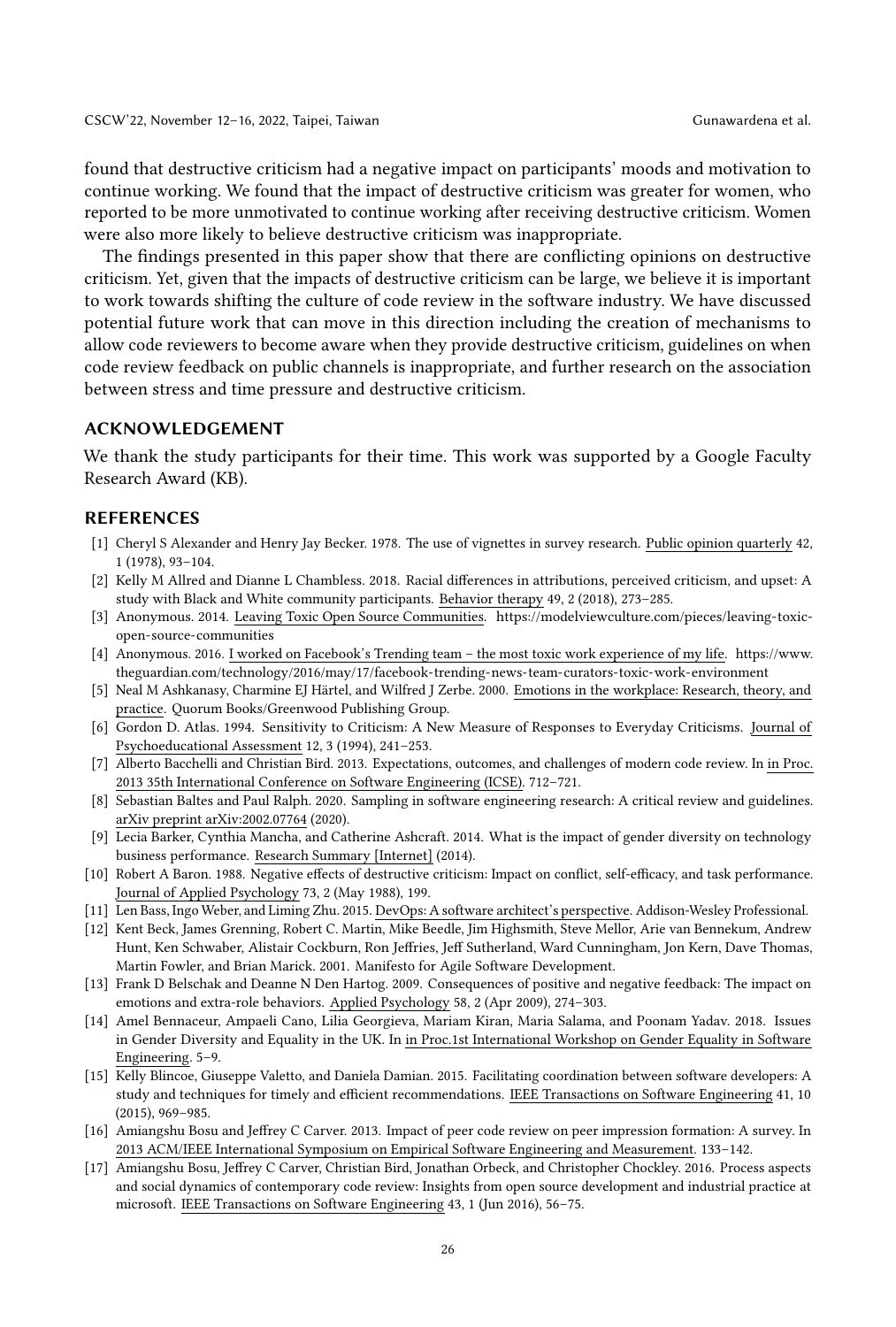- <span id="page-26-16"></span>[18] Dave Bouckenooghe, Usman Raja, and Arif Nazir Butt. 2013. Combined effects of positive and negative affectivity and job satisfaction on job performance and turnover intentions. The Journal of psychology 147, 2 (2013), 105–123.
- <span id="page-26-20"></span>[19] Virginia Braun and Victoria Clarke. 2006. Using thematic analysis in psychology. Qualitative research in psychology 3, 2 (Jan 2006), 77–101.
- <span id="page-26-0"></span>[20] Margaret Burnett, Anicia Peters, Charles Hill, and Noha Elarief. 2016. Finding gender-inclusiveness software issues with GenderMag: a field investigation. In in Proc. 2016 Conference on Human Factors in Computing Systems. 2586–2598.
- <span id="page-26-17"></span>[21] Gilad Chen, Stanley M Gully, and Dov Eden. 2001. Validation of a new general self-efficacy scale. Organizational research methods 4, 1 (Jan 2001), 62–83.
- <span id="page-26-11"></span>[22] Jithin Cheriyan, Bastin Tony Roy Savarimuthu, and Stephen Cranefield. 2020. Norm violation in online communities–A study of Stack Overflow comments. arXiv preprint arXiv:2004.05589 (Apr 2020).
- <span id="page-26-25"></span>[23] Jacqui Chetty and Glenda Barlow-Jones. 2018. Coding for girls: dismissing the boys club myth. In the 18th International Conference on Information, Communication Technologies in Education (ICICTE 2018).
- <span id="page-26-15"></span>[24] Lee Anna Clark and David Watson. 1988. Mood and the mundane: Relations between daily life events and self-reported mood. Journal of personality and social psychology 54, 2 (1988), 296.
- <span id="page-26-19"></span>[25] Jacob Cohen. 2013. Statistical power analysis for the behavioral sciences. Academic press.
- <span id="page-26-1"></span>[26] Katy Cook. 2020. Culture & Environment. In The Psychology of Silicon Valley. Springer, 37–64.
- <span id="page-26-21"></span>[27] Lee J Cronbach. 1951. Coefficient alpha and the internal structure of tests. psychometrika 16, 3 (1951), 297–334.
- <span id="page-26-23"></span>[28] Laura Dabbish, Colleen Stuart, Jason Tsay, and Jim Herbsleb. 2012. Social coding in GitHub: transparency and collaboration in an open software repository. In Proceedings of the ACM 2012 conference on computer supported cooperative work. 1277–1286.
- <span id="page-26-2"></span>[29] Aniruddha Das. 2009. Sexual harassment at work in the United States. Archives of sexual behavior 38, 6 (2009), 909–921.
- <span id="page-26-24"></span>[30] Paul A David and Joseph S Shapiro. 2008. Community-based production of open-source software: What do we know about the developers who participate? Information Economics and Policy 20, 4 (Dec 2008), 364–398.
- <span id="page-26-10"></span>[31] Munmun De Choudhury and Scott Counts. 2013. Understanding affect in the workplace via social media. In Proceedings of the 2013 conference on Computer supported cooperative work. 303–316.
- <span id="page-26-8"></span>[32] Giuseppe Destefanis, Marco Ortu, Steve Counsell, Stephen Swift, Michele Marchesi, and Roberto Tonelli. 2016. Software development: do good manners matter? PeerJ Computer Science 2 (2016), e73.
- <span id="page-26-6"></span>[33] Nicolas Ducheneaut. 2005. Socialization in an open source software community: A socio-technical analysis. Computer Supported Cooperative Work (CSCW) 14, 4 (2005), 323–368.
- <span id="page-26-4"></span>[34] Michelle K Duffy, Daniel C Ganster, and Milan Pagon. 2002. Social undermining in the workplace. Academy of management Journal 45, 2 (2002), 331–351.
- <span id="page-26-12"></span>[35] Carolyn D Egelman, Emerson Murphy-Hill, Elizabeth Kammer, Margaret Morrow Hodges, Collin Green, Ciera Jaspan, and James Lin. 2020. Predicting developers' negative feelings about code review. In 2020 IEEE/ACM 42nd International Conference on Software Engineering (ICSE). 174–185.
- <span id="page-26-5"></span>[36] Staale Einarsen, Helge Hoel, and Guy Notelaers. 2009. Measuring exposure to bullying and harassment at work: Validity, factor structure and psychometric properties of the Negative Acts Questionnaire-Revised. Work & stress 23, 1 (2009), 24–44.
- <span id="page-26-9"></span>[37] Ikram El Asri, Noureddine Kerzazi, Gias Uddin, Foutse Khomh, and MA Janati Idrissi. 2019. An empirical study of sentiments in code reviews. Information and Software Technology 114 (2019), 37–54.
- <span id="page-26-18"></span>[38] Ilker Etikan, Sulaiman Abubakar Musa, and Rukayya Sunusi Alkassim. 2016. Comparison of convenience sampling and purposive sampling. American journal of theoretical and applied statistics 5, 1 (2016), 1–4.
- <span id="page-26-3"></span>[39] Michael Fagan. 1976. Design and code inspections to reduce errors in program development. Vol. 15. 182–2011.
- <span id="page-26-22"></span>[40] Leon Festinger. 1957. A theory of cognitive dissonance. Vol. 2. Stanford university press.
- <span id="page-26-27"></span>[41] Denae Ford, Reed Milewicz, and Alexander Serebrenik. 2019. How remote work can foster a more inclusive environment for transgender developers. In 2019 IEEE/ACM 2nd International Workshop on Gender Equality in Software Engineering (GE). IEEE, 9–12.
- <span id="page-26-13"></span>[42] Denae Ford and Chris Parnin. 2015. Exploring causes of frustration for software developers. In 2015 IEEE/ACM 8th International Workshop on Cooperative and Human Aspects of Software Engineering. IEEE, 115–116.
- <span id="page-26-7"></span>[43] Daviti Gachechiladze, Filippo Lanubile, Nicole Novielli, and Alexander Serebrenik. 2017. Anger and its direction in collaborative software development. In 2017 IEEE/ACM 39th International Conference on Software Engineering: New Ideas and Emerging Technologies Results Track (ICSE-NIER). IEEE, 11–14.
- <span id="page-26-26"></span>[44] Michail N Giannakos, Letizia Jaccheri, and Ioannis Leftheriotis. 2014. Happy girls engaging with technology: Assessing emotions and engagement related to programming activities. In International Conference on Learning and Collaboration Technologies. Springer, 398–409.
- <span id="page-26-14"></span>[45] Daniel Graziotin, Fabian Fagerholm, Xiaofeng Wang, and Pekka Abrahamsson. 2017. Unhappy developers: Bad for themselves, bad for process, and bad for software product. In 2017 IEEE/ACM 39th International Conference on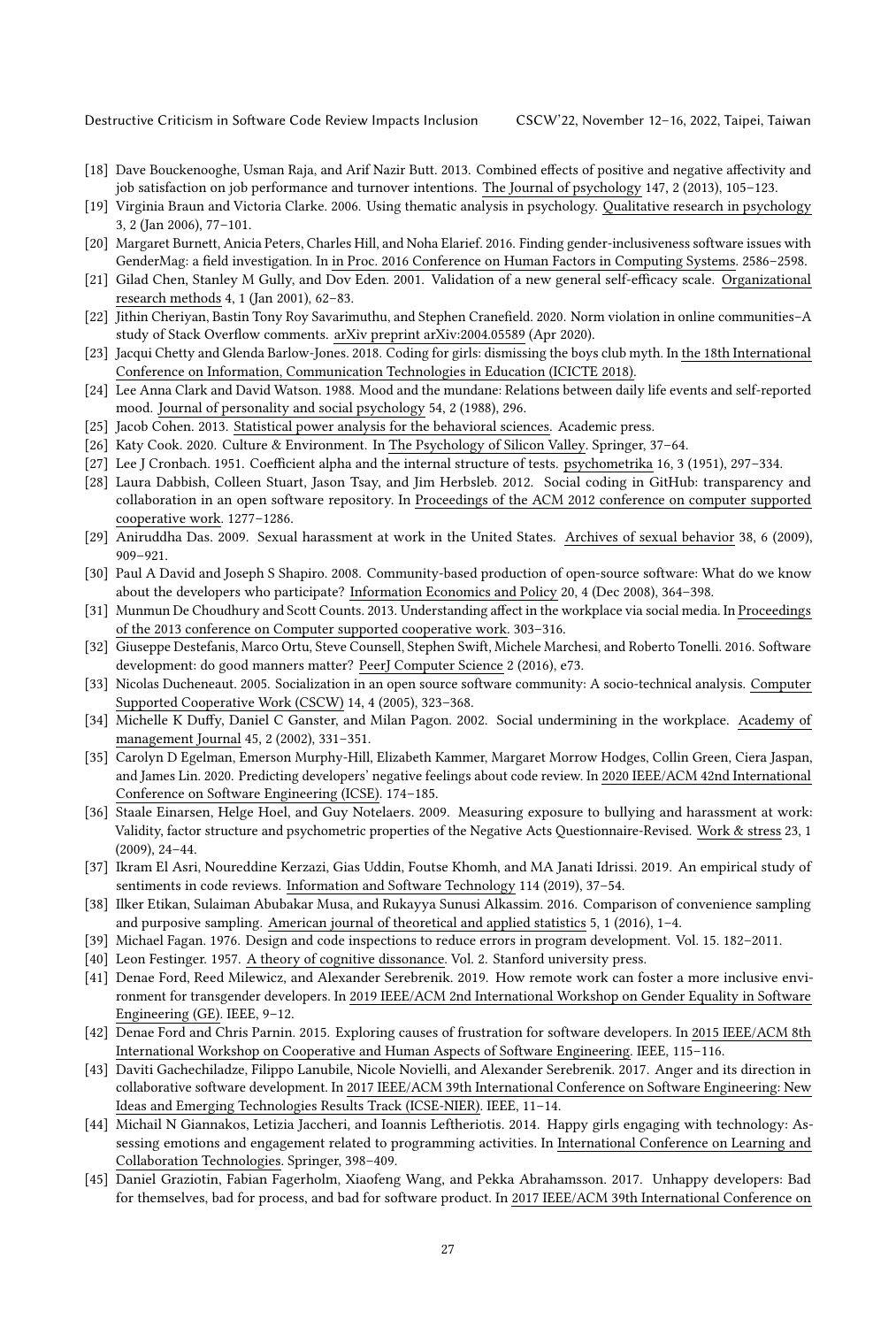Software Engineering Companion (ICSE-C). 362–364.

- <span id="page-27-17"></span>[46] Daniel Graziotin, Fabian Fagerholm, Xiaofeng Wang, and Pekka Abrahamsson. 2018. What happens when software developers are (un) happy. Journal of Systems and Software 140 (2018), 32–47.
- <span id="page-27-18"></span>[47] Sanuri Dananja Gunawardena, Peter Devine, Isabelle Beaumont, Lola Garden, Emerson Murphy-Hill, and Kelly Blincoe. 2022. Replication Package for Destructive Criticism in Software Code Review Impacts Inclusion. [https:](https://doi.org/10.6084/m9.figshare.14378954.v2) [//doi.org/10.6084/m9.figshare.14378954.v2](https://doi.org/10.6084/m9.figshare.14378954.v2)
- <span id="page-27-11"></span>[48] Emitza Guzman, David Azócar, and Yang Li. 2014. Sentiment analysis of commit comments in GitHub: an empirical study. In in Proc.11th working conference on mining software repositories. 352–355.
- <span id="page-27-6"></span>[49] Daniel Ilgen and Cori Davis. 2000. Bearing bad news: Reactions to negative performance feedback. Applied Psychology 49, 3 (Jul 2000), 550–565.
- <span id="page-27-1"></span>[50] Nasif Imtiaz, Justin Middleton, Joymallya Chakraborty, Neill Robson, Gina Bai, and Emerson Murphy-Hill. 2019. Investigating the effects of gender bias on GitHub. In in Proc. 2019 IEEE/ACM 41st International Conference on Software Engineering (ICSE). 700–711.
- <span id="page-27-3"></span>[51] Nathan Ingraham. 2016. Report: Apple is a sexist, toxic work environment. [https://www.engadget.com/2016-09-15](https://www.engadget.com/2016-09-15-apple-sexist-workplace-reports.html) [apple-sexist-workplace-reports.html](https://www.engadget.com/2016-09-15-apple-sexist-workplace-reports.html)
- <span id="page-27-13"></span>[52] Md Rakibul Islam and Minhaz F Zibran. 2017. Leveraging automated sentiment analysis in software engineering. In 2017 IEEE/ACM 14th International Conference on Mining Software Repositories (MSR). IEEE, 203–214.
- <span id="page-27-7"></span>[53] Avraham N Kluger, Shai Lewinsohn, and John R Aiello. 1994. The influence of feedback on mood: Linear effects on pleasantness and curvilinear effects on arousal. Organizational Behavior and Human Decision Processes 60, 2 (1994), 276–299.
- <span id="page-27-8"></span>[54] Richard S Lazarus and Richard S Lazarus. 1991. Emotion and adaptation. Oxford University Press on Demand.
- <span id="page-27-2"></span>[55] Dawn Nafus. 2012. 'Patches don't have gender': What is not open in open source software. New Media & Society 14, 4 (Jun 2012), 669–683.
- <span id="page-27-14"></span>[56] Marco Ortu, Bram Adams, Giuseppe Destefanis, Parastou Tourani, Michele Marchesi, and Roberto Tonelli. 2015. Are bullies more productive? Empirical study of affectiveness vs. issue fixing time. In in Proc.12th Working Conference on Mining Software Repositories. 303–313.
- <span id="page-27-0"></span>[57] Christian R Østergaard, Bram Timmermans, and Kari Kristinsson. 2011. Does a different view create something new? The effect of employee diversity on innovation. Research Policy 40, 3 (Apr 2011), 500–509.
- <span id="page-27-12"></span>[58] Rajshakhar Paul, Amiangshu Bosu, and Kazi Zakia Sultana. 2019. Expressions of sentiments during code reviews: Male vs. female. In 2019 IEEE 26th International Conference on Software Analysis, Evolution and Reengineering (SANER). 26–37.
- <span id="page-27-9"></span>[59] Philip M Podsakoff and Jiing-Lih Farh. 1989. Effects of feedback sign and credibility on goal setting and task performance. Organizational behavior and human decision processes 44, 1 (1989), 45–67.
- <span id="page-27-19"></span>[60] Erik Pulkstenis and Timothy J Robinson. 2004. Goodness-of-fit tests for ordinal response regression models. Statistics in medicine 23, 6 (2004), 999–1014.
- <span id="page-27-15"></span>[61] Naveen Raman, Minxuan Cao, Yulia Tsvetkov, Christian Kästner, and Bogdan Vasilescu. 2020. Stress and burnout in open source: toward finding, understanding, and mitigating unhealthy interactions. In Proceedings of the ACM/IEEE 42nd International Conference on Software Engineering: New Ideas and Emerging Results. 57–60.
- <span id="page-27-10"></span>[62] Jana L Raver, Jaclyn M Jensen, Junghyun Lee, and Jane O'Reilly. 2012. Destructive criticism revisited: Appraisals, task outcomes, and the moderating role of competitiveness. Applied Psychology 61, 2 (2012), 177–203.
- <span id="page-27-20"></span>[63] Neill Robson. 2018. Diversity and decorum in open source communities. In Proceedings of the 2018 26th ACM Joint Meeting on European Software Engineering Conference and Symposium on the Foundations of Software Engineering. 986–987.
- <span id="page-27-4"></span>[64] Caitlin Sadowski, Emma Söderberg, Luke Church, Michal Sipko, and Alberto Bacchelli. 2018. Modern code review: a case study at google. In Proceedings of the 40th International Conference on Software Engineering: Software Engineering in Practice. 181–190.
- <span id="page-27-5"></span>[65] S. Sankarram. 2018. Unlearning Toxic Behaviors in a Code Review Culture. [https://medium.com/@sandya.sankarram/](https://medium.com/@sandya.sankarram/unlearning-toxic-behaviors-in-a-code-review-culture-b7c295452a3c) [unlearning-toxic-behaviors-in-a-code-review-culture-b7c295452a3c](https://medium.com/@sandya.sankarram/unlearning-toxic-behaviors-in-a-code-review-culture-b7c295452a3c)
- <span id="page-27-22"></span>[66] Farhana Sarker, Bogdan Vasilescu, Kelly Blincoe, and Vladimir Filkov. 2019. Socio-technical work-rate increase associates with changes in work patterns in online projects. In 2019 IEEE/ACM 41st International Conference on Software Engineering (ICSE). 936–947.
- <span id="page-27-16"></span>[67] Jaydeb Sarker, Asif Kamal Turzo, and Amiangshu Bosu. 2020. A Benchmark Study of the Contemporary Toxicity Detectors on Software Engineering Interactions. arXiv preprint arXiv:2009.09331 (2020).
- <span id="page-27-23"></span>[68] Alexander Serenko and Ofir Turel. 2021. Why are women underrepresented in the American IT industry? The role of explicit and implicit gender identities. Journal of the Association for Information Systems 22, 1 (2021), 8.
- <span id="page-27-21"></span>[69] Mojtaba Shahin, Muhammad Ali Babar, and Liming Zhu. 2017. Continuous integration, delivery and deployment: a systematic review on approaches, tools, challenges and practices. IEEE Access 5 (2017), 3909–3943.